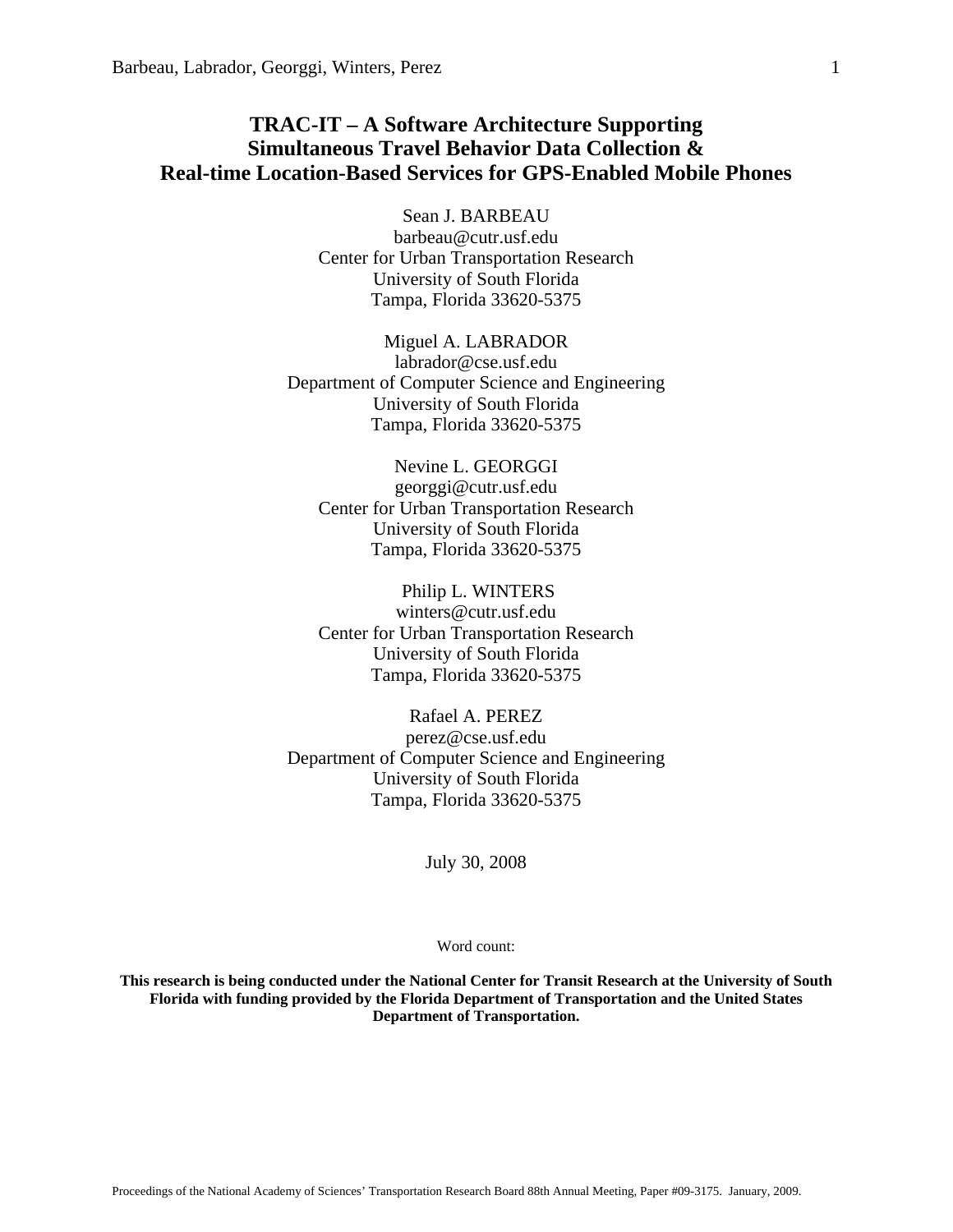## **ABSTRACT**

Transportation demand management (TDM) strategies are designed to motivate people to modify their travel choices, particularly the drive-alone preference. TDM strategies and policies seek to increase transportation system efficiency and achieve specific objectives such as reduced traffic congestion, road and parking cost savings, increased safety, improved mobility for non-drivers, energy conservation, and pollution emission reductions. Marketing these strategies to the "consumer" in an effective way that results in behavioral changes necessitates a sustained understanding of how, when, where, and why people travel. Therefore, accurate, timely, and comprehensive data are vital in understanding/influencing the consumer as well as for general transportation planning. Data collection processes must make use of new, emerging technologies that help refine the task of monitoring and measuring the behavior to be modified as well as to reduce the burden of data collection on the participant. This paper presents the design, implementation, and testing of the TRAC-IT software architecture for GPS-enabled mobile phones in order to enable both passive and active travel behavior data collection while also supporting real-time location-based services that benefit the end-user. The resulting system presents a unique opportunity to collect high-resolution individual travel behavior data that are instantly transferred to a server for analysis by transportation professionals while giving the user a direct incentive for continuing to participate in longterm travel surveys.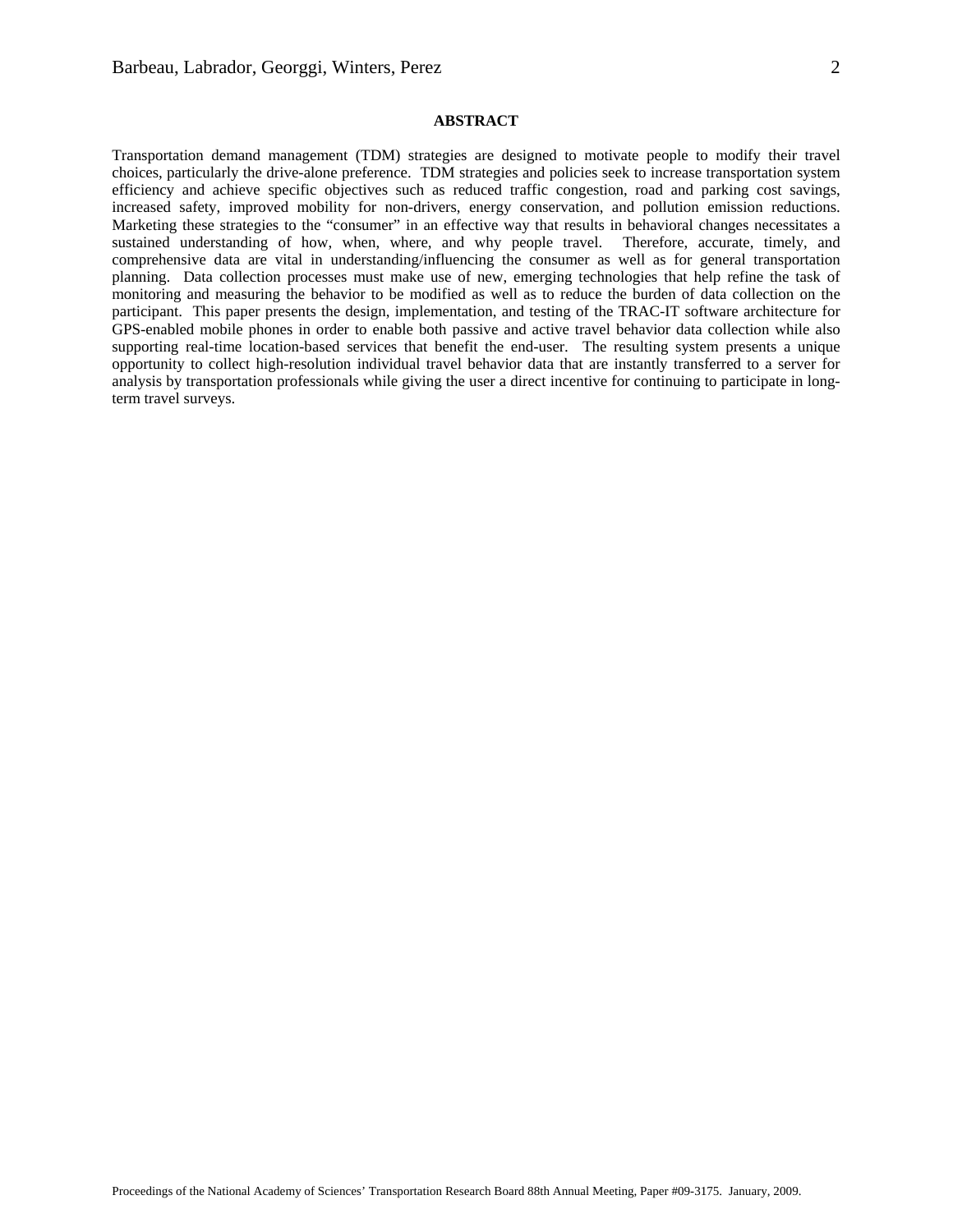According to the 2007 Urban Mobility Report, "congestion is causing urban Americans to travel 4.2 billion hours more and to purchase an extra 2.9 billion gallons of fuel for a congestion cost of \$78 billion". The report's authors, Schrank and Lomax, (48) concluded "The [congestion] problem has grown too rapidly and is too complex for only one technology or service to be "the solution" in most regions. The increasing trends also indicate the urgency of the improvement need. Major improvements can take 10 to 15 years and smaller efforts may not satisfy all the needs. So we recommend a balanced and diversified approach to reduce congestion."

Transportation demand management (TDM) strategies and supportive policies are an essential piece of the balanced and diversified approach. TDM strategies seek to influence travel behavior by mode (how), time (when and how fast), location (where and whether), or route (which way). The individual or personalized marketing of travel options measures behavior change as a result of one-on-one assistance to market segments that have indicated a willingness to consider travel options. The approach includes the distribution of a "before" survey, (self-administered mail-back one-day trip diary), personal contact to participants and an "after" intervention survey. Participants are identified from the "before" survey. The participants are those who have indicated they are willing and able to change their mobility patterns or those who are already using environmentally friendly mode(s) and are interested in receiving more information about the how, when, and why of public transportation and other alternatives to driving alone.

Previous research on these personalized approaches to providing travel options tailored to the individual or household's own needs have reported success in changing behavior (49)(50). For example, according to Federal Transit Administration (FTA), Viernheim, Germany found that the use of individualized marketing reduced car use by 12%. Perth, Australia reported driver trips decreased by 14%; walking increased by 35%; cycling increased by 61%; and public transportation increased by 17%. Gothenburg, Sweden also showed car use reduction of 13%, an increase in walking by 4%, cycling by 45%, and public transportation by 45%. The FTA Individualized Marketing Demonstration Program (IMDP) pilot program was undertaken to test the effects of individualized marketing on public transportation ridership trends in the U.S. Successful changes in travel behavior were reported for the four cities in the FTA pilot. The reduction in vehicle miles of travel by participants receiving the personalized marketing ranged from 4% in Sacramento to 11% in Durham, North Carolina.

Tailoring travel options to the individual requires an understanding of his or her personal and household travel behavior and patterns. Therefore, accurate, timely, and comprehensive data are vital in influencing the individual. Accurate travel behavior data also plays a key role in transportation planning for new roads or transit routes. A challenge is how to collect multimodal travel in an efficient manner to influence behavior and provide insight into travel patterns.

Though some researchers have reported change in travel behavior, concerns have been expressed by others with the methodology for assessing these reported changes. O'Fallon and Sullivan (45) note several pitfalls with respect to sample sizes in measuring the effects of such programs in their review of personalized marketing programs to change travel behavior. They found that the self-selection biases of participants exposed to the "intervention" in the travel behavior program and changes in external factors (e.g., changes in gas prices between "before" and "after" surveys) can confound the results. Cleland and Winters (47) sought to address this limitation with the use of test and control groups. They examined the travel habits of households provided with personalized advice. The project offered a practical exercise that led households to re-appraise their needs and rationale for travel. Specific suggestions aimed at use of public transit service, bike paths, trip chaining, ridesharing, and e-commerce options were provided based on specific travel patterns observed in the activity diaries. Test and control groups completed two 7-day travel diaries that formed the basis of the testing the personalized advice provided.

Another issue of concern in travel behavior data is the size of the sample relative to the dependent variable of interest. One of the factors for determining accurate sample size estimates is the variability of the dependent variable (e.g., vehicle trips, vehicle miles of travel). The higher degree of the variability then the larger the sample size required. Determination of the sample size is based on the specification of the smallest effect wanted to detect, the Type I (rate of false positives) and Type II error rates (rate of false negatives), and the design of the study.

Researchers can reduce sample size requirements and related costs by moderating the variability of the dependent variable by using several approaches. First, a panel survey design (where the same people are measured at least twice – before and after personalized assistance) does not require sample sizes as large as repeated cross-sectional surveys. Sample size requirements also decrease if the travel behavior data by collecting data over extended periods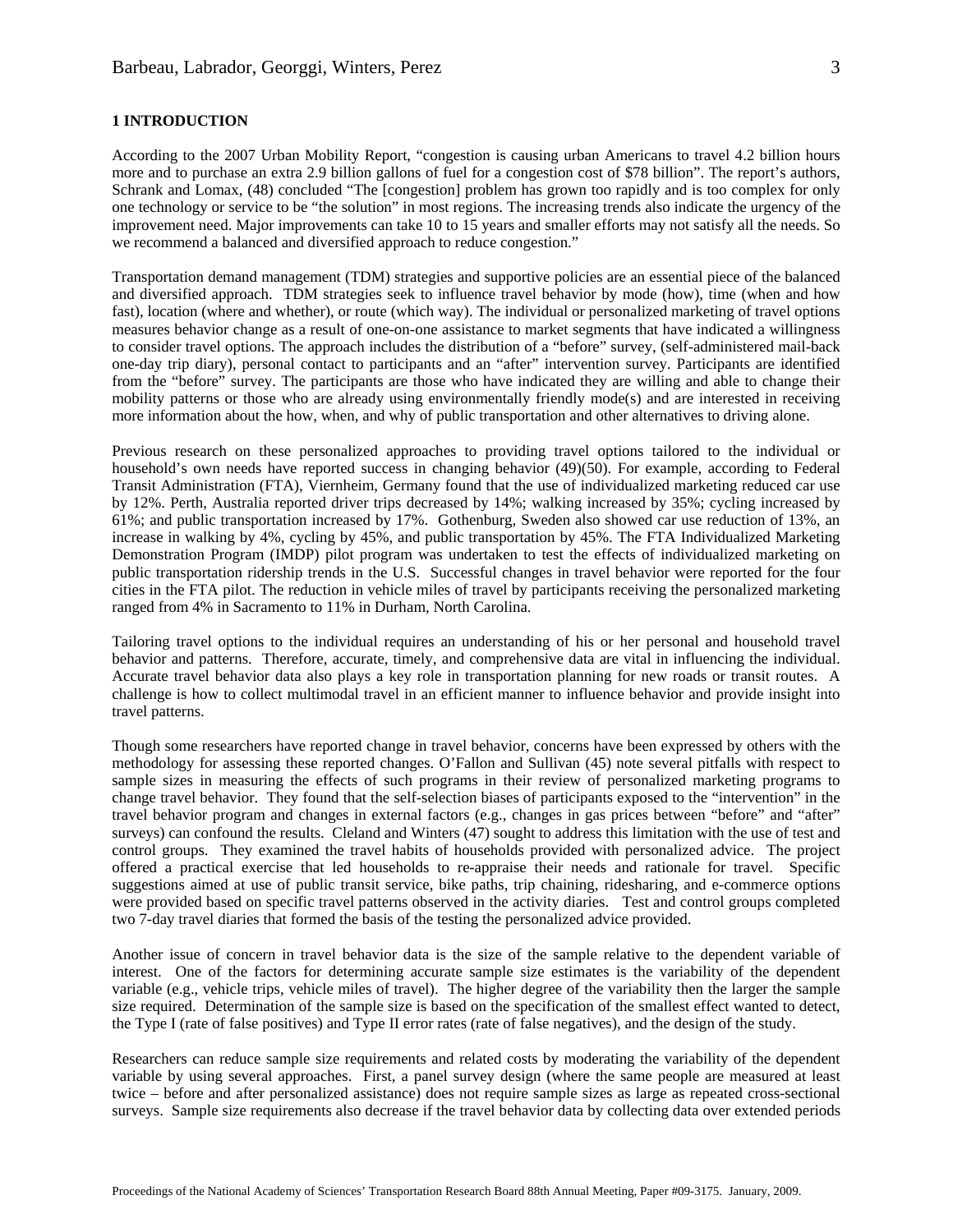(week vs. day) as the variability should decline over longer periods. Finally, measuring travel behavior averaged across all people in a household would require lower sample sizes by further decreasing the variability. The selection of vehicle trips as the dependent variable also affects the sample size. As Richardson (46) noted, larger sample sizes are required to detect changes in distance traveled than to detect differences in vehicle trips due to the larger variability of mileage versus trips. Determining the appropriate sample size to account for known variability in measures such as VMT can permit the establishment of reasonable confidence intervals around the change in behavior.

These sample size reduction strategies can also make the survey data more difficult to collect. Richardson also observes that panel data are more difficult to obtain than cross-sectional data as the researcher is dependent on participants completing at least two rounds of surveys. Plus, weekly surveys are more burdensome than daily activity diaries when collected via paper surveys. In addition, problems with data accuracy and completeness when using methods such as paper diaries or phone interviews have been shown in past studies when reported behavior was compared against vehicle Global Positioning Systems (GPS) logs collected for the same period of time (8)(35)(40). These inaccuracies are due to the significant burden that an active diary places on an individual as well as the difficulties that participants have in recalling exactly when and where they traveled.

Data collection processes in recent years have made use of available technologies that help refine the task of monitoring and measuring the behavior to be modified  $(1)(8)(32)(33)(34)(36)(40)$ . As mentioned above, GPS technology provides precise time and position information which can be recorded at frequencies around once per second and is therefore an excellent means of passively recording the time of travel and path of the participant while requiring little or no interaction with the user.

Several past pilot travel surveys have utilized vehicle-based GPS units because of the battery life and portability limitations of dedicated GPS devices. These devices provided a detailed log of vehicle movements, but are unable to record trips taken by the user for bus, carpool, biking, and walking trips and are not able to distinguish one user from another. Also, additional information about trips may be desired that are not easily extracted from GPS data such as trip purpose, mode of transportation, and vehicle occupancy. This information must be actively collected from the user. Combination PDA/GPS systems have also been utilized in studies (1)(40), but these units have been expensive and fairly large to carry. Newer technology in the area of GPS data loggers have created small units slightly larger than USB thumb drives that are far more portable and less costly than their older counterparts, but these devices do not have a wireless connection and therefore cannot provide real-time travel information services to the user as an incentive for participating in the survey and cannot remotely transfer travel data back to a server for analysis. These devices also do not have a user interface to record manual participant input that is required by the survey. Additionally, the public does not typically own this type of device and hardware would have to be purchased and distributed to potential survey participants and then collected at the end of the survey.

The convergence of market demand, technology advances, and regulatory requirements have created an opportunity for using cell phones as a data collection tool and as well as a new means for low cost delivery of traveler information services. Mass production has substantially lowered the cost of mobile phones, making them more affordable for the average consumer. Cell phone popularity continues to grow, as does the sophistication of the devices. It is estimated that currently over one half of the world's population, or 3.25 billion people, owns a cell phone (3). In the United States, the Federal Communications Commission (FCC) has mandated that all cellular carriers implement technology that is able to location an emergency caller within 50 to 300 meters (2). This mandate has resulted in the creation of GPS-enabled mobile phones that have integrated GPS chips and are able to determine the user' position quickly and with a high degree of accuracy (9)(36). Additionally, since mobile phones have an "always-on" wireless data connection, real-time travel information services can be delivered to the user. The cellular network also provides a secondary source of position information if GPS is not available.

This paper describes TRAC-IT, a software system for commercially-available GPS-enabled cell phones designed to track travel behavior of test and control groups over an extended survey period while providing personalized travel information services to the user as an incentive for ongoing survey participation. Using GPS data from cell phones to record travel behavior data will help overcome many of the limitations cited above. This method is easier, more comprehensive and more accurate than paper diaries for tracking of person movements, not simply vehicle movements. The GPS component provides a means of tracking origin, destination, start and end times, route, speed, and distance, while the cell phone user interface provides a means of recording items such as mode, occupancy, and trip purpose if desired. TRAC-IT also simultaneously delivers useful services, such as real-time traffic alerts based on the user's real-time and historical locations, to the user while collecting travel behavior data in order to provide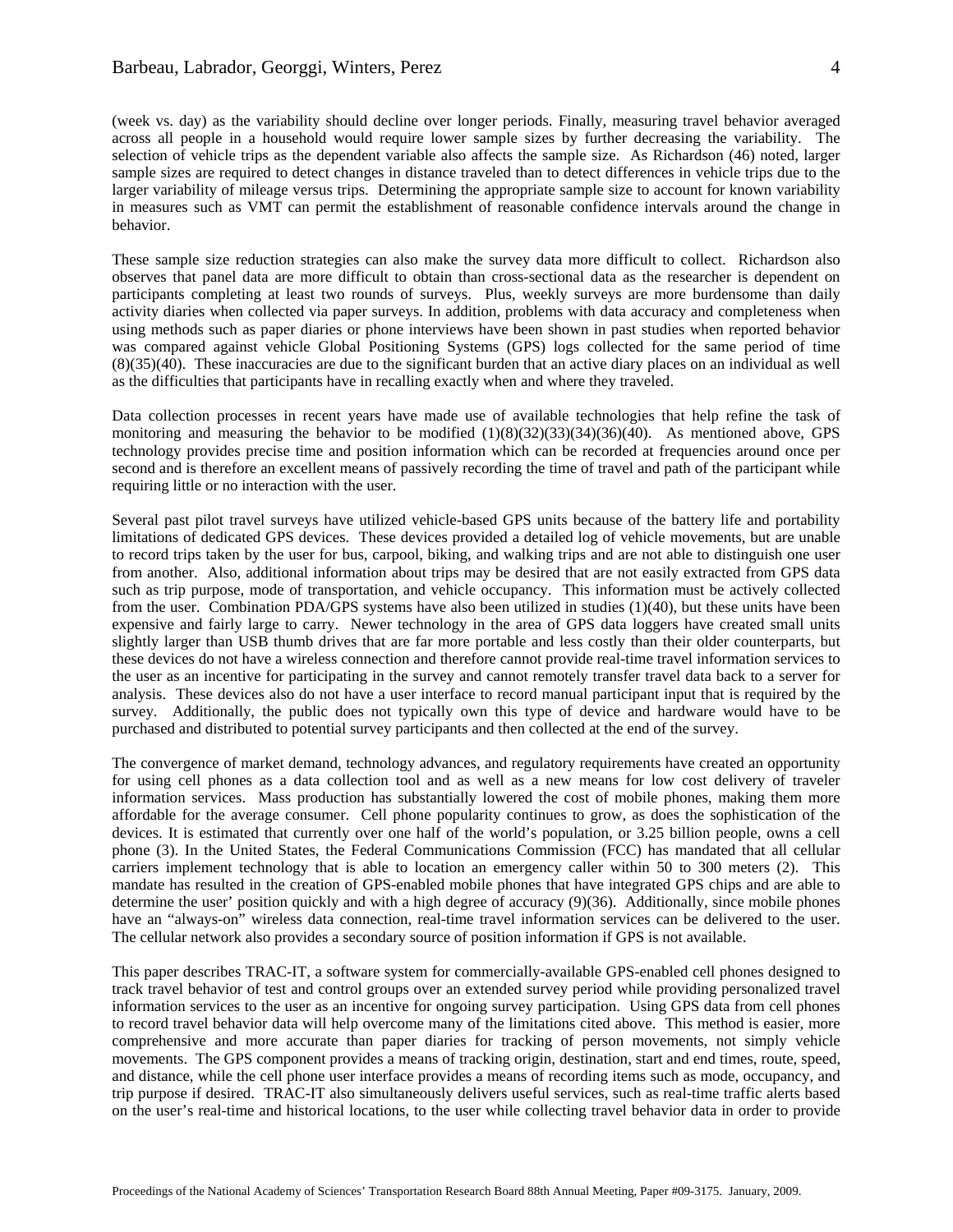an incentive for the user to participate in extended travel behavior surveys. The project was conducted by the National Center for Transit Research at the University of South Florida (USF) and the USF Department of Computer Science and Engineering with funding provided by the Florida Department of Transportation and the United States Department of Transportation.

The following sections discuss previous research relevant to TRAC-IT, the system design criteria, TRAC-IT system architecture, and finally a field test demonstrating the TRAC-IT proof-of-concept.

#### **2 RELATED RESEARCH**

There are two main methods of utilizing mobile phones to obtain travel information. The first method uses cellular signaling data to estimate average speed or travel time on road segments. The second method uses positioning technologies such as GPS to determine the precise location of each individual mobile phone that is being examined. The two methods of data collection yield different types of information that can be used for different purposes.

The first method uses anonymous cellular signaling data gathered at cell towers to estimate travel time on nearby highways. This technique works by looking at where and when signal handoffs occur when the cell phone travels from one tower's coverage area to another. Proprietary algorithms then attempt to determine road segment speeds allowing estimates of travel times from this data. Mobile phone user's permission is not required to use this signaling data, although privacy advocates are pushing for more control over telecommunications records. Travel time and estimated travel speed on a specific road segment are the only items of information available from these types of systems, which may be sufficient for traffic operations. However, travel path, individual travel behavior, and origin and destination information are not available from this method of data collection.

Companies operating these systems in the U.S. have been evaluated by various DOTs with varying results of system accuracies (4), (5), (6). These studies concluded that systems work well at free flow speeds, but accuracies vary when traffic is traveling at lower speeds. These accuracy problems may occur because there are not as many handoffs between towers occurring when phones are not traveling a long geographic distance making it more difficult to extrapolate road speed data when the frequency of handoffs is low.

The second method is the use of GPS-enabled mobile phones to gather continuous position data for each mobile phone, including speed and heading data. TRAC-IT uses this method to calculate the phone's position using Global Positioning Systems (GPS), network triangulation, or a similar positioning technology. GPS is highly accurate, with most position calculations being accurate within 3 to 30 meters and speeds shown to be accurate within 0.2 meters/sec in past studies (7). GPS fixes can be collected with a frequency of up to once per second for each mobile phone, thereby generating a wealth of information of an individual's travel behavior. This method yields origindestination (O-D) data as well as travel path information for each individual traveler and is a modern version of the traditional activity diary. GPS has been studied in the past as a method for replacing travel diaries and has exhibited excellent results (8). Travel speeds and estimated travel times can also be extracted from these data from multiple phones. The proliferation of mobile phones in the market place could potentially eliminate the equipment cost for survey deployment, while the device's portability allows it to track travel behavior by any mode.

While GPS-enabled mobile phones are a promising source of data, transportation professionals must overcome several challenges when designing and deploying such a method. First, a software infrastructure that spans both the mobile device and a server must be designed and implemented. There can be adverse effects on handset performance, such as battery life or the ability to receive incoming phone calls if the position requests are not efficiently managed by the software running on the phone. Additionally, users must opt-in to install the software application on their phone. Incentives may be required such as providing the user access to real-time traffic information alerts based on current location or predicted path. The TRAC-IT project examines this method of data collection and evaluates a prototype architecture that implements such a method.

#### **3 METHODS**

## **3.1 Research Methodology**

The TRAC-IT project objective was to determine the capabilities of GPS-enabled mobile phones in tracking person movements across modes (car, bike, bus, etc.) and over extended time periods (e.g., weekly versus daily). TRAC-IT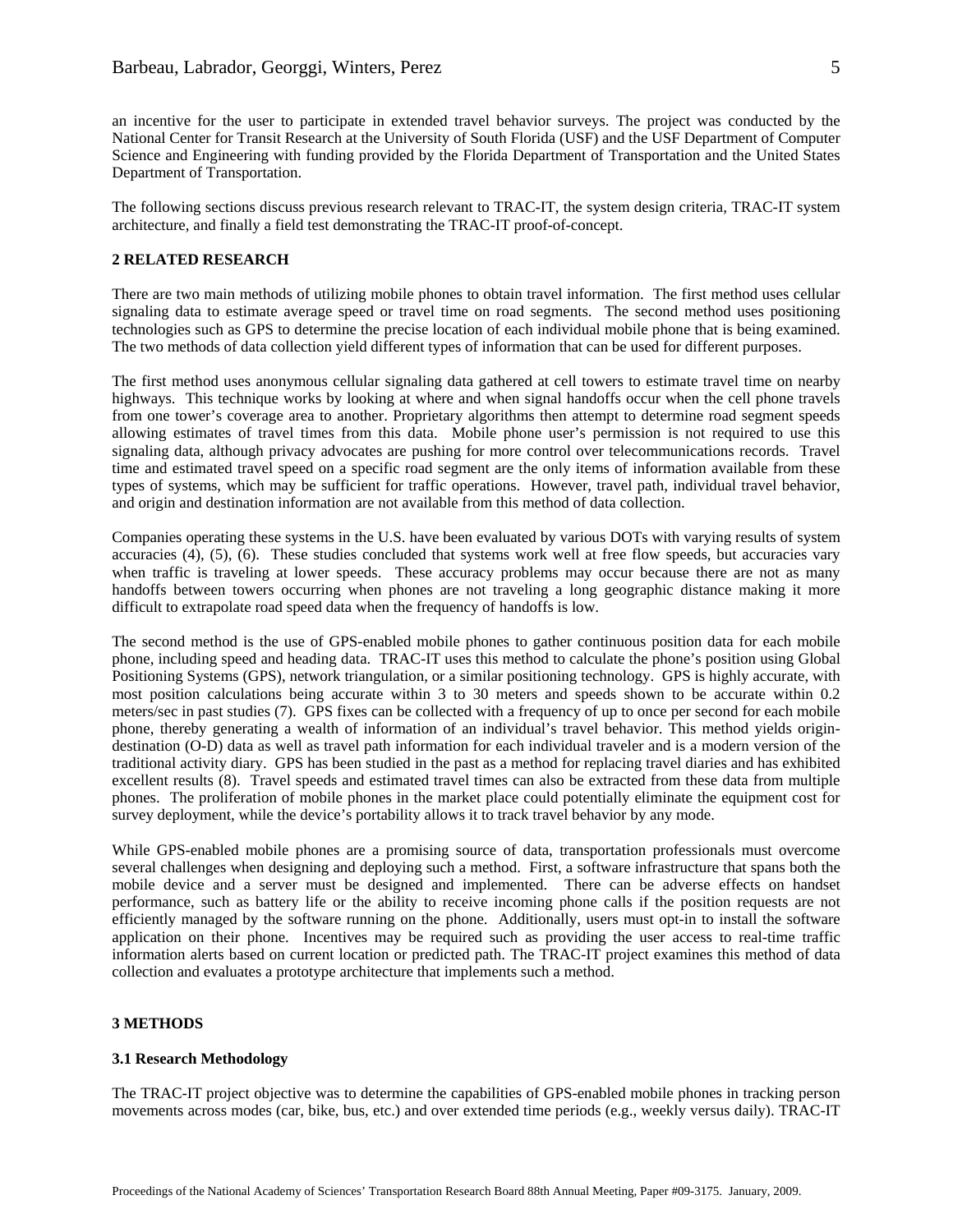aimed to produce a system which could simultaneously record travel behavior while providing useful real-time services to the end-user that could encourage them to participate in the survey for an extended length of time.

The research focused on the development of a widely-deployable mobile software application for commerciallyavailable, GPS-enabled mobile phones in order to support next generation travel surveys, real-time traveler information dissemination, and travel behavior change techniques. The TRAC-IT architecture is also supported by a server developed to receive and store data collected by the mobile application.

The next sections will highlight the system requirements which influenced the design of the TRAC-IT architecture. Finally, a field test was performed with participants carrying GPS-enabled mobile phones with TRAC-IT software installed to evaluate the data collection capabilities of TRAC-IT.

#### **3.2 System Design Criteria**

The following sections detail the selection process for important TRAC-IT architecture components and the determination of certain TRAC-IT application features.

#### *3.2.1 Positioning Technologies*

With many different types of positioning technologies that can locate the position of a mobile phone, it was important to select a primary positioning technology that will best recreate the transportation patterns of the user. Assisted GPS was selected as the primary positioning technology due to its high accuracy and ability to generate updates as frequently as once per second on mobile phones. Additionally, GPS has been used in past travel behavior studies with excellent results (8). Less accurate, secondary positioning technologies, such as cell signal triangulation techniques and Cell-ID, can be used when GPS is not available.

#### *3.2.2 Form-factor*

Commercially-available GPS-enabled mobile phones provide a compact form factor that includes GPS hardware, wireless communications, and a user interface to receive additional survey input from the user. Compatible devices are already owned by the public, thus decreasing potential TRAC-IT deployment costs and requiring only the distribution of a software application.

#### *3.2.3 Network-Initiated vs. Handset Initiated Location Requests*

Network-initiated location requests are made by an application residing on a  $3<sup>rd</sup>$  party web server, while handsetinitiated location requests are made by a mobile applications running on board a mobile phone. User privacy and portability across multiple cellular carriers and devices are critical issues. The issues of data integrity and control by the software application eliminate the possibility of utilizing network-initiated location requests to record individual travel behavior.

Network-initiated location requests are limited to a maximum frequency of once every 5 to 10 minutes, which is insufficient to accurately recreate a user's travel behavior even if a GPS fix is returned on every update. Only position (i.e., latitude and longitude) and timestamp information are obtained for network-initiated requests. Velocity, heading and other GPS information are not accessible. Also, there is no control over the positioning method used to determine the cell phone's location. Therefore, long periods of time (i.e., 10 or more minutes) may pass without a GPS position update. Therefore, it is unlikely that a user's travel path, including starting and ending location could be reconstructed from such infrequent position updates. These facts eliminate network-initiated location requests from consideration as a method for obtaining travel behavior data for TRAC-IT.

Cellular providers would be unlikely to consider allowing network-initiated location requests for a large-scale travel survey of the public's mobile phones due to the increased load on their location server. Currently, network-initiated location requests are primarily limited to enterprise customers who query the location of their employees' devices. Additionally, although standards such as Mobile Location Protocol (13) and Parlay X (14) exist, there is currently no consistent implementation among cellular networks for network-initiated location requests. As a result, a different web application would have to be developed for each cellular network in order to request the position of mobile phones on that particular network.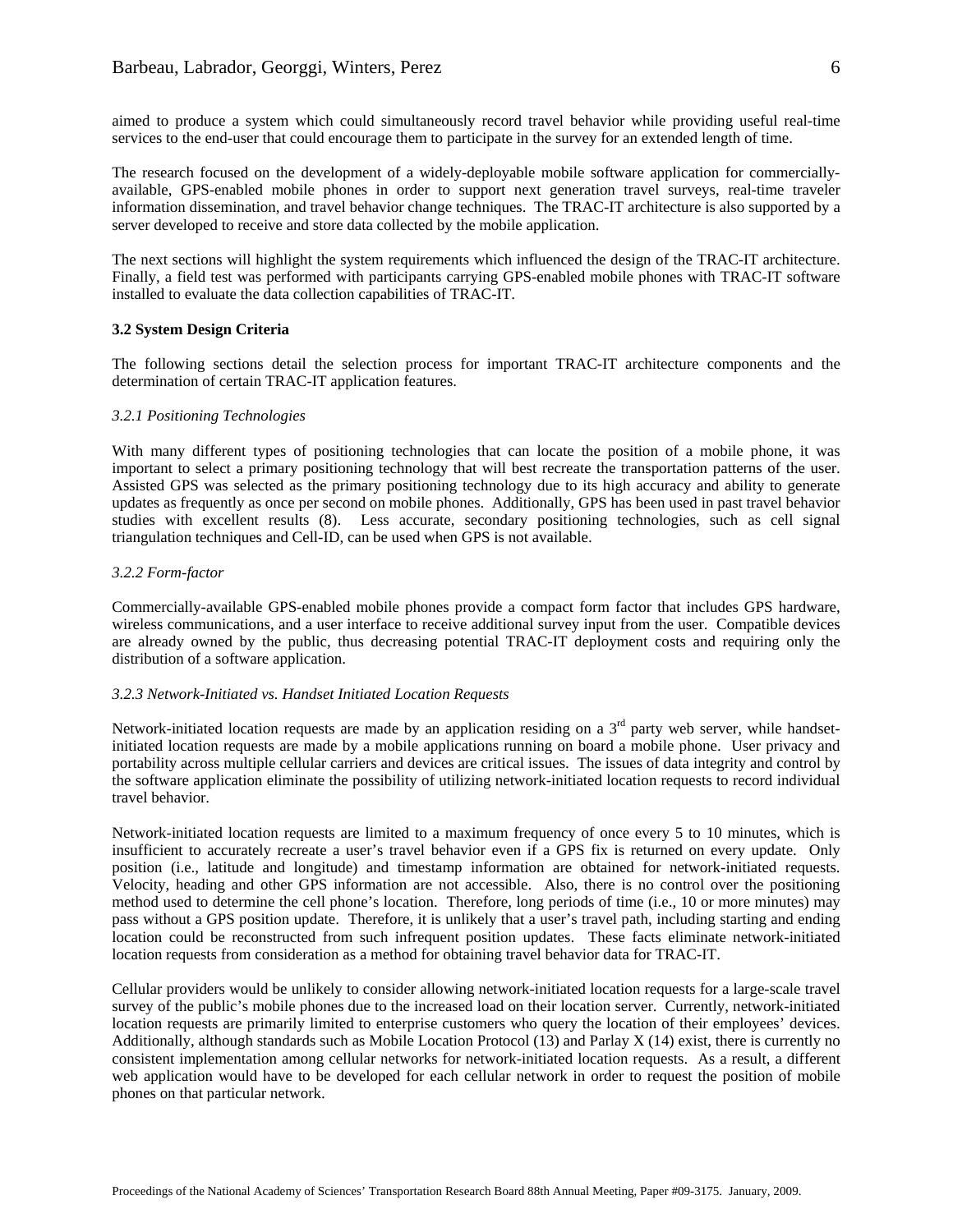# Barbeau, Labrador, Georggi, Winters, Perez

Privacy concerns also exist for tracking methods utilizing network-initiated location requests. Once a user opts in to be tracked by network-initiated location requests, the only method available to the user to disable tracking is to turn off the cellular phone or completely opt out of the program via a website. Otherwise, the user's cell phone would be tracked 24 hours a day. One of TRAC-IT's system requirements is the ability for the user to opt in or out of being tracked at any time from their cell phone without interfering with their normal cell phone operations or their enrollment as a participant in the survey.

For these reasons, handset-initiated location requests were selected as the primary means of obtaining the location data for a mobile phone. This method allows a mobile application to specify the frequency of GPS updates up to a frequency of once per second.

#### *3.2.4 Portability of the TRAC-IT Software*

Portability is defined as the ability to use a software application on more than one type of hardware device or software platform with few to no changes of the software code. Java ME is currently the most portable programming language across different mobile devices and cellular carriers. Java ME is the only language for mobile devices that has a well-established procedure for platform updates and additions that is open to many different companies via the Java Community Process (JCP). Java ME was therefore chosen as the programming language for the TRAC-IT mobile phone application.

Java Specification Request (JSR) 179 Location API 1.0 (10), and JSR293 Location API 2.0 when available (11)(12), should serve as the primary software interface to access location data from the handset since this is the only standardized location-related API implemented across multiple carriers and cell phone manufacturers. Proprietary Java ME APIs may be utilized for other features when the functionality has not been standardized under a JSR (i.e., accessing the phone number of the device), but the TRAC-IT application design abstracts that particular API so that proprietary modules can easily be switched out in favor of a new proprietary module when porting the application to a new platform. This feature ensures easy portability even when proprietary functions must be utilized to access certain features of the cell phone.

Java was also selected as the primary programming language for the server-side systems, since it is also portable across many different operating systems and application servers. It is therefore concluded that Java will enable the least expensive implementation of the TRAC-IT system since information technology departments can utilize the servers that they already have. Having both the server and cell phone software implemented in Java allows sharing of code between the two applications when possible, thus reducing development costs.

#### *3.2.5 Coexistence of TRAC-IT with Cell Phone Operations*

The TRAC-IT mobile application should not interfere with the cell phone's normal operation. The main areas of concern are background application execution, interfering with receiving or making phone calls, incurring additional financial cost to the individual who owns the cell phone, and significant impact on battery energy consumption.

For TRAC-IT to successfully coexist with other phone functions, Java ME platforms must support Multi-Tasking Virtual Machines (MVM) so that the application can execute in the background while other phone features remain functional. It is not practical to run TRAC-IT on platforms without MVMs since the TRAC-IT application will be paused if it is sent to the background or the phone is flipped closed. If paused, TRAC-IT will no longer monitor the position of the user and cannot send any position data to a server. Therefore, the presence of an MVM is critical to TRAC-IT operation as a passive tracking application.

Some cellular technologies do not allow data and voice sessions to exist simultaneously and therefore interference with voice calls is possible. While TRAC-IT is running and in a data session (i.e., transferring location and trip data to the server), incoming phone calls may be blocked and sent to voicemail instead of ringing at the phone. The TRAC-IT application must intelligently manage the amount of data sent to the server to avoid over-occupying the communication capabilities of the phone. The user can always make outgoing phone calls using their phone even if TRAC-IT is running in the background. However, the phone will interrupt any active data sessions (e.g. transferring trip or location data) if a voice session is initiated by the user. As soon as the user ends the voice phone call, the TRAC-IT application should be able to send data again. In emerging cell phones that support Internet Protocol Multimedia Subsystem (IMS), the limitation of mutually exclusive voice and data sessions will be removed as voice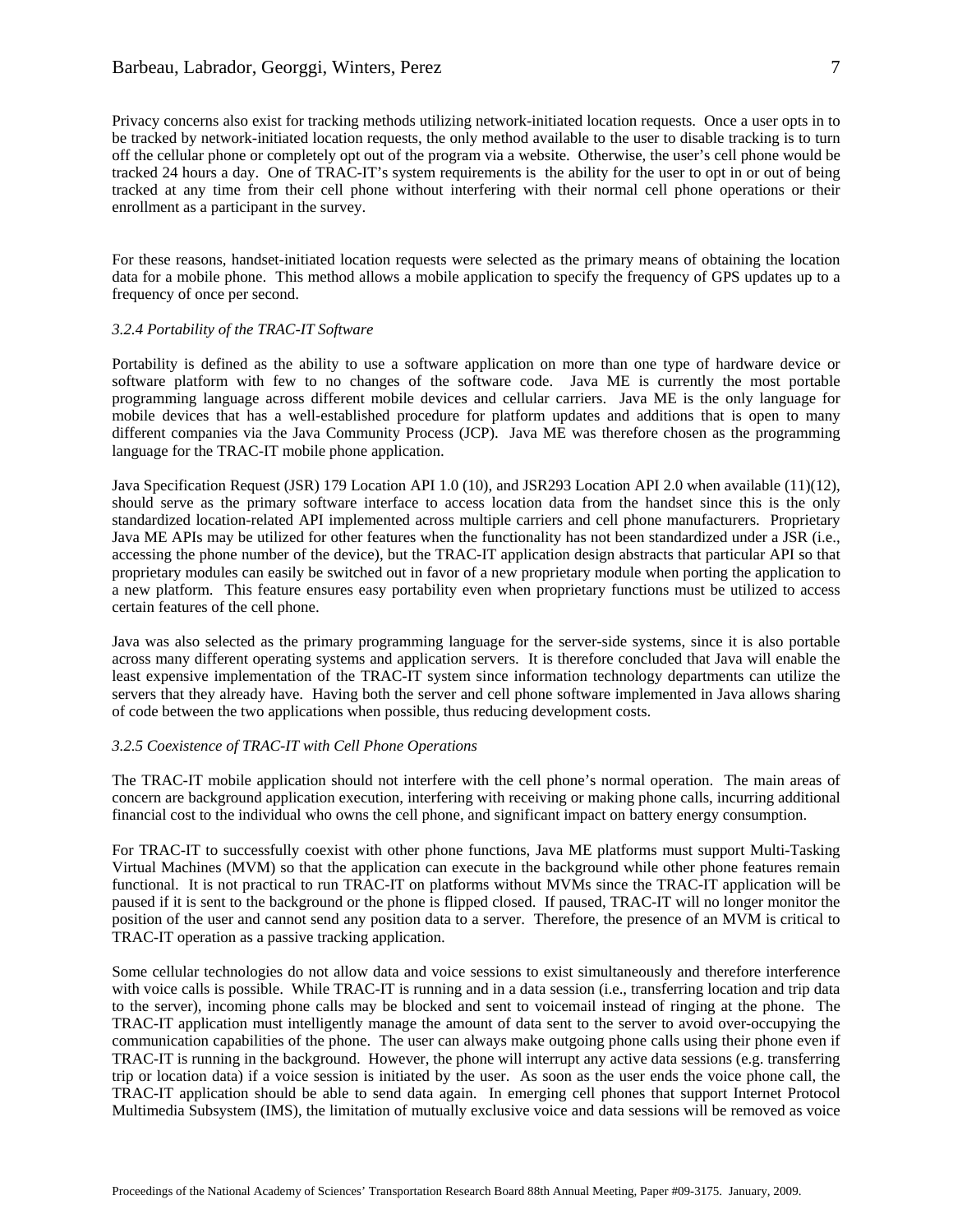sessions are converted to packet data communication over IP, and thus be capable of simultaneous operation with other data sessions.

Since mobile devices are battery-powered, energy is a critical resource that must be conserved. An application such as TRAC-IT cannot afford to render a device unusable due to extraordinary energy consumption. High-precision location-aware applications for cell phones require that GPS hardware be active while the device's position is being calculated. Therefore, additional power is consumed during GPS operation beyond the normal power consumption of the phone while it is in an active or standby state. While newer high-sensitivity GPS receivers in modern mobile phones are more power-friendly than their older counterparts the application executing on the mobile phone should reduce the number of requested GPS fixes to as few as possible to conserve power (19). Since wireless transmissions also consume power, the number of GPS fixes transmitted to the server should also be minimized. Intelligent monitoring software should be developed in order to calculate as few GPS fixes as possible and transmit only critical information needed to reconstruct a user's trip. Lightweight data transmission protocols such as User Datagram Protocol (UDP) should also be used when possible in order to avoid the additional transmission overhead of "reliable" protocols such as Transmission Control Protocol (TCP) (16)(17). Location fixes are calculated frequently, so the occasional loss of location data transmitted via UDP is acceptable.

#### *3.2.6 Interoperability and Forwards-Compatibility of the TRAC-IT System*

Mobile technology and cell phones, in particular, evolve at an astounding rate. Therefore, forward-compatibility of the TRAC-IT software architecture with future cell phones is a key component of the TRAC-IT system design. Java ME was selected as the mobile programming platform because it is the most ubiquitous computing platform for mobile devices that is not tied to a single device manufacturer or wireless carrier. Additionally, JSR293 Location API 2.0, scheduled for release in late 2008, is backwards compatible with JSR179 Location API 1.0. This means that any mobile software application utilizing JSR179, including TRAC-IT, will also work with future mobile phone that implement the Location API 2.0. Since TRAC-IT is designed for Connected Limited Device Configuration (CLDC) 1.1 and Mobile Information Device Profile (MIDP) 2.0, it should also be forwards-compatible with MIDP 3.0 when it is released, as well as with Connected Device Configuration (CDC) devices when they become widely available (15)(20)(27)(29).

To promote interoperability with all types of client devices (both Java and non-Java), all server functionality should be exposed via web services hosted on an application server. There are many open-source as well as commercialized, Java application servers (21), (22), (23), (24), (25)., Java EE 5 platform was selected for the TRAC-IT server application (26). This should allow small agencies to use free open-source application servers to host the TRAC-IT application while bigger agencies may choose to use better supported, but more costly, production application servers. The large number of supported application servers ensures that the TRAC-IT server application can be executed on an application server for years to come.

## *3.2.7 Final Selection of TRAC-IT System Components*

The TRAC-IT mobile application therefore requires the following features to execute on a mobile phone:

- Java ME-compatible (CLDC 1.1 and MIDP 2.0) (Forwards compatible with CDC and MIDP 3.0) basic Java platform for mobile devices
- Multitasking Virtual Machine Allows background execution of the application while other phone features are being used
- UDP supports efficient transfer of location data to the server. (Alternative version of TRAC-IT that uses TCP or HTTP could easily be developed for devices that do not support UDP, but performance will decline).
- JSR179 Location API 1.0 (forwards compatible with JSR293 Location API 2.0) Allows programmatic access to location data on the mobile phone

## **3.3 TRAC-IT System Architecture**

The general architecture which supports TRAC-IT is shown in Figure 1. The mobile phone runs the client-side application software that incorporates the user interface as well as the methods for obtaining user position information. The cellular data network and the general Internet are utilized as transport networks for data sent between a mobile phone and a web application server. The cellular network can also be used to provide user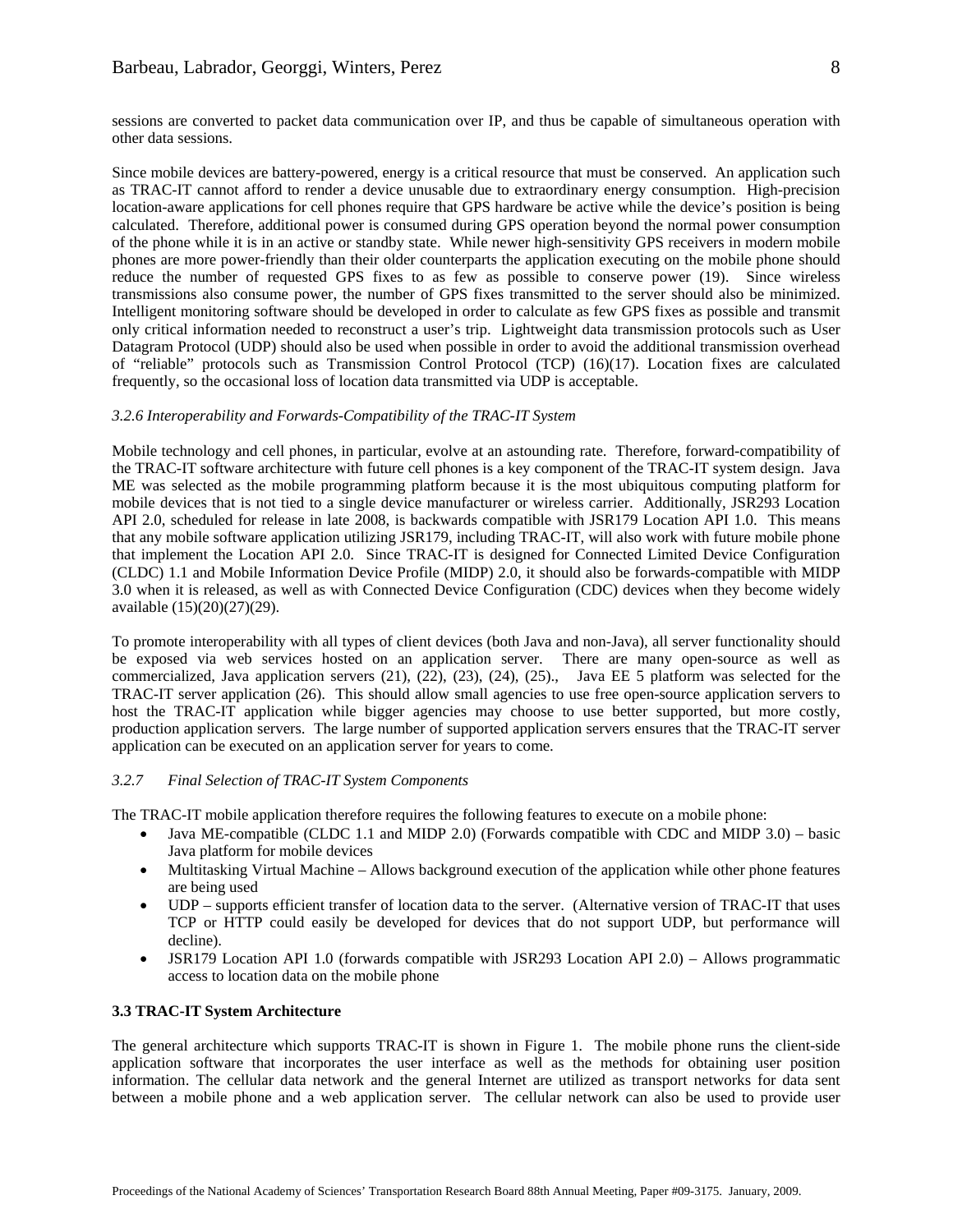position information through cell signal triangulation or Cell-ID of the base station if GPS is unavailable. The server-side component is responsible for managing interactions with the mobile phone and contains the database holding user and trip data generated by the client application. The various tables of the database schema are accessed during the course of TRAC-IT's operation to perform functions including:

- establishing a session,
- verifying valid application users,
- receiving and recording trip-specific data for each user,
- receiving and recording location data transmitted by the mobile phone,
- retrieving trip data for the analysis modules that provide feedback for user trips, and
- transmitting server-side-generated feedback to the end-user device.

# *3.3.1 TRAC-IT Mobile Phone Application*

In the mobile Java ME application, TRAC-IT utilizes a location-aware state machine (39) to regulate the rate at which position information is requested from the GPS hardware in order to save battery energy during constant tracking. If invalid location information is repeatedly obtained by the application or if the user is standing still for a long period of time, it will gradually increase the amount of time between new position requests and go into a "sleep" state. Similarly, when valid location information is obtained, the amount of time between new position requests will slowly increase until a minimum value is reached. The State machine also supports the functionality of "snapping" back (i.e. "waking up") to the most frequent polling rate when location GPS fix with a speed above a threshold is obtained. TRAC-IT utilizes this functionality, since applications such as TRAC-IT should begin tracking at a rapid rate as soon as the user is discovered to be traveling.

A "critical point" algorithm (39) is also utilized by the TRAC-IT Java ME application in order to save battery energy by reducing the transmission of unnecessary location data to the server. When GPS data are recorded frequently by the mobile phone, a large amount of data that are not necessary to reconstruct a participant's trip is generated. Examples of unnecessary data include GPS points collected when the phone is not moving as well as multiple GPS points that create a straight line. The data that are needed to reconstruct a user's travel path are referred to as "critical points." To ensure that directional changes are not calculated due to readings that are inaccurate within the accuracy uncertainty limit, fixes are assessed only if the corresponding speed reported is greater than a speed threshold. The first and last points of every segment are also considered critical.

Active survey input is accomplished through a user interface shown in Figure 2. A series of screens is able to collect location descriptions, mode, purpose, and occupancy data. This information is automatically related to GPS data collected simultaneously, thereby giving a complete representation of the user's travel behavior. The user interface can also implement intelligent methods, such as pre-filling fields based on real-time or historical travel behavior, in order to further reduce the burden on participants during the active survey (41). If desired, TRAC-IT is also able to collect data in a passive mode where no user input is required and only GPS data is collected.

## *3.3.2 TRAC-IT Server-side Modules*

The servers-side modules of TRAC-IT are responsible for receiving, analyzing, and providing feedback for travel data transmitted by the mobile phone. It consists of two main software elements: An application server that deals with communication and analysis and a database server that deals with storage and retrieval of trip information. Since TRAC-IT is a distributed application between the mobile phone and server, an application server must manage all interactions between the database and the mobile phone. The TRAC-IT protocol used between the mobile phone and application server is shown in Figure 3.

The TRAC-IT architecture uses a two-layer communication protocol to accomplish efficient location-based services. Communication between the mobile phone and server for application logic is transported over the HTTP protocol using the Representative State Transfer (REST)-ful web services design (43) which supports universal access for CLDC devices, since HTTP support is required in CLDC. For mobile devices that support the optional JSR172 J2ME Web Services API (18) direct communication with traditional web services based on XML and SOAP is possible. Since SOAP is implemented on top of HTTP, both traditional and REST-ful web services can be secured to guarantee user privacy using HTTPS. UDP is preferred to transport location data due to the limited resources available on a mobile device and also to support system scalability. The payload of UDP datagrams can be secured to protect user privacy using cryptographic techniques such as Elliptical Curve Cryptography (30). TRAC-IT can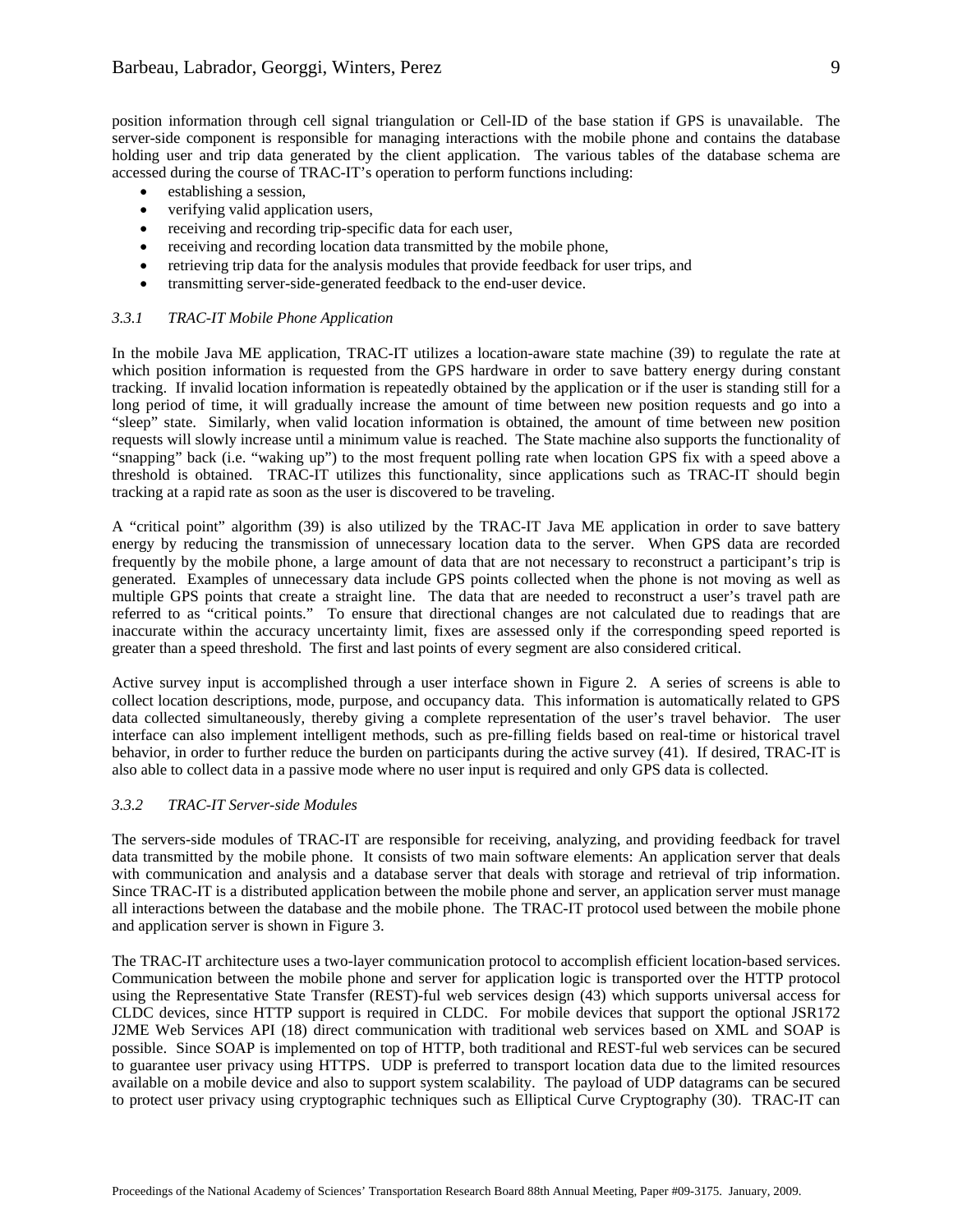also be easily adapted to transport location data over TCP or HTTP for system that do not support UDP, although there will be a degradation in system performance.

In order to support real-time traffic incident information delivery to the mobile phone, a Path Prediction algorithm was developed. Path Prediction seeks to provide users with information about incidents that may encounter along the path they are traveling in real-time (42). This service is accomplished by predicting the user's immediate route in real-time based on past travel behavior and the user's real-time position and then scanning ahead on each potential route to determine if any incidents lie along their predicted path. If an incident is detected, the user can be alerted via text or multimedia message (28). This service provides the user with a direct incentive to continue to use TRAC-IT to record their travel behavior, since they will only receive alerts if the TRAC-IT mobile application is running on their phone and they have recorded travel behavior in the past.

It is desirable to eventually transition to a completely passive, automated version of TRAC-IT that requires no manual entry in order to reduce the burden on the user. Such a system must extract enough meaning from GPS data and other contextual information to automatically detect trip purpose, mode, and other data that is currently collected via the mobile application user interface. Several modules were implemented to test purpose and mode detection within the context of the TRAC-IT system.

A purpose detection algorithm uses GIS-based Department of Revenue tax classifications of properties and GPS data from the ending points of trips to derive a traveler's trip purpose. Similarly to Wolf *et al*. (32), it was found that purpose detection was indeed possible using this method. The GPS accuracy improvements provided by the lifting of Selective Availability and the development of high-sensitivity GPS receivers since Wolf *et al*. allows very precise spatial queries against GIS datasets. It was found that the misclassification of properties (e.g. restaurants as "federal") and mixed-use properties (i.e. school for sports activities) were the primary sources of error in purpose detection, another finding similar to Wolf *et al*.

Mode detection has been implemented through the use of a neural network. The data from known bus, walking, and car trips are provided as input for the neural network, and then the common characteristics of these records are extracted and generalized for later comparison against data sets of unknown type. Trips with a sufficiently high degree of similarity with the training set of trips are considered to be of the same transportation mode. Field tests to date have yielded a total accuracy of this method approaching 92 percent for all modes, with 92.11 percent of car trips, 81.58 percent of bus trips, and 100 percent of walking trips successfully detected (31).

# **4 FIELD TESTING**

## **4.1 Survey Method**

Fourteen volunteers participated in the TRAC-IT mobile phone field tests. A Sanyo 7050 mobile phone on the Sprint-Nextel CDMA network, a belt clip, and a charger were provided to the participants. Car chargers were also offered, although only two participants opted to use them.

The TRAC-IT application was set in active mode so it would record GPS data only when the user selected that they were starting a trip via the user interface. TRAC-IT was set to query the GPS position of the phone every four seconds and send this information to the server during trip recording. In order to maximize the amount of GPS data available for analysis, both the location-aware state machine and critical point algorithms were turned off for the field tests as extensive testing of those software modules was not possible before deployment. A description of the benefits of the location-aware state machine and critical point algorithms are beyond the scope of this paper and are documented in Barbeau *et al* (39). Glassfish was utilized as the Java Web Application server, with Microsoft SQL Server serving as the primary database server and PostGIS serving as the spatial database server.

Once the participant signed the Informed Consent form and agreed to participate in the testing, the volunteer was asked to specify a short description of several locations that they visited regularly. These locations were entered into the database by the research team to save the user the time of inputting these locations into the phone user interface as "new" locations. As a result, when the participant first started the TRAC-IT application and selected to begin a trip, the descriptions of location provided by the user were already available for selection as a trip starting or ending location.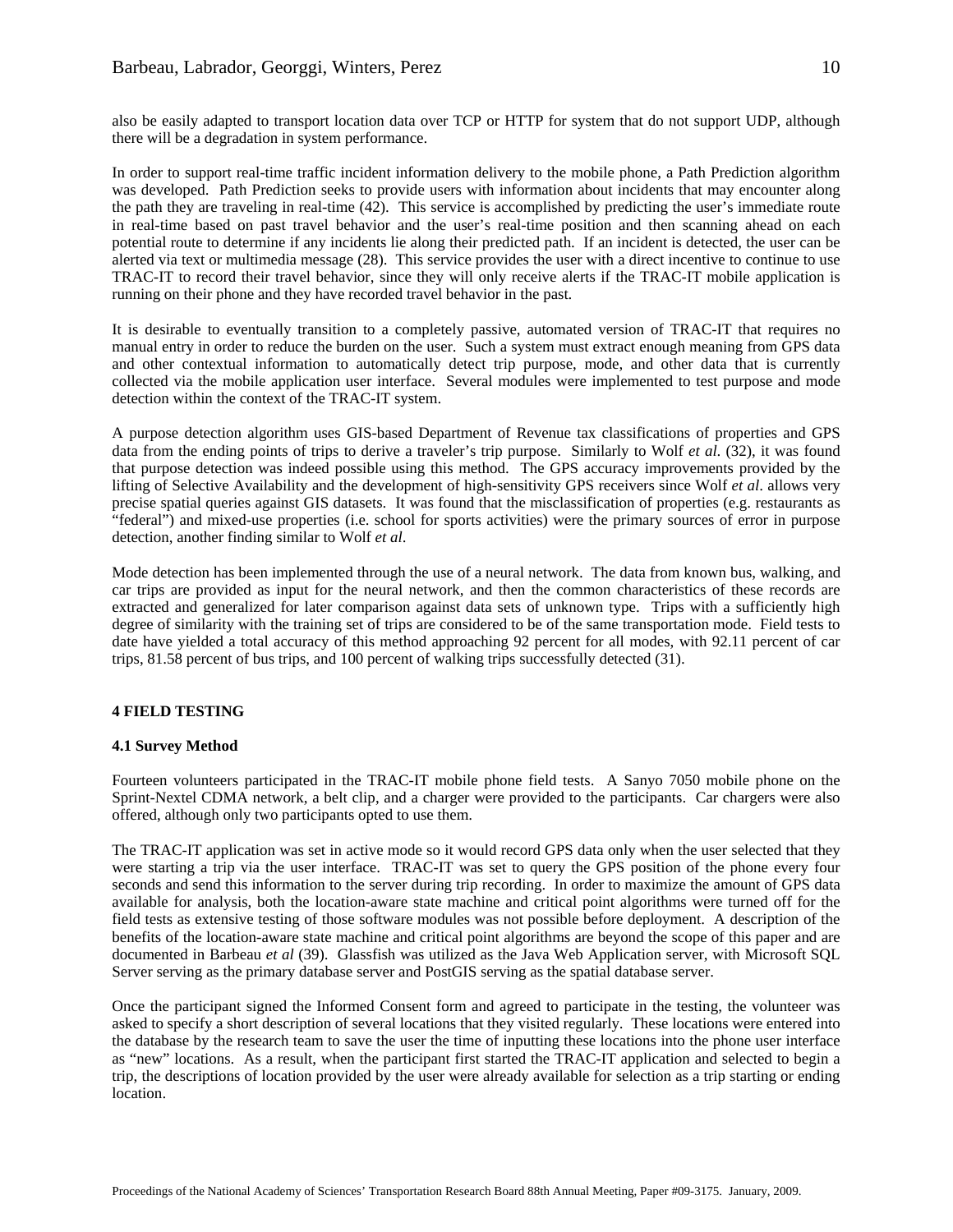The volunteers were asked to carry the cell phones around for a period of time that averaged between 2 and 3 weeks and to charge the phone battery nightly. Participants were given instructions regarding the user interface and were encouraged to enter their trips during the course of daily activities. No specific instructions were given to the user for where to position the phone during trip recording. In other surveys involving GPS, the users are often told to position the device on the dashboard of the vehicle in order to maximize the potential for the device to receive adequate GPS signals in order to calculate a position. However, since the cell phone is a personal device frequently used for other activities such as voice calls, it is not practical to request the volunteer to position the phone in this manner. The research team wanted an accurate representation of what type of GPS data could be collected when the mobile phone is carried as a normal phone, and therefore no specific instructions for locating or carrying the phone during trips was provided.

For each trip recorded using TRAC-IT, participants were emailed trip data that included a description based upon their use of the TRAC-IT interface, as well as a graphical representation of each trip. Participants who used Microsoft Outlook were emailed their trip information in the form of calendar entry so the time of the trip could be visualized along with their other appointments. Additionally, participants could easily accept or reject the information as an appropriate representation of their actual travel behavior and provide comments back to the research team by replying to the message.

Since no traffic data source allowing real-time programmatic access could be identified in Tampa, Florida at the time of the field tests, the Path Prediction algorithm was demonstrated separately from the TRAC-IT field tests. Data from these tests are available in Persad-Maharaj *et al (42)*.

## **4.2 Results**

During the initial phase of field testing for TRAC-IT, 317 trips were recorded by 14 volunteers spread out over a period of three months resulting in the collection of 66,523 location data points. Figure 4 shows an example of trip and GPS data recorded using TRAC-IT.

Of these location data, 53,290 data points represented GPS data points with an associated latitude and longitude and estimated accuracy. The remaining 13,233 location points represent the location of the cell tower the phone was communicating with when a GPS fix was not possible.

The location of the subjects' activity was primarily in the University of South Florida area of Tampa, although some trips were recorded in Seattle, Fort Lauderdale, and Orlando to test TRAC-IT in other geographic locations. A variety of modes were utilized, including walking, bus, car, and bike.

## **4.3 Discussion**

Of the 317 trip segments recorded by the participants, only 7 of the resulting records were reported by participants as an inaccurate assessment of travel behavior. Five of these appeared by inspection of the recorded data and subject interaction to be errors in user input via the phone user-interface when labeling locations. In the other two cases, the GPS reception faded near the ending location, and therefore it appeared on the map that the ending location was earlier in the trip.

In 34 cases, there were insufficient GPS data to provide meaningful feedback to the volunteers for verification of the trip path. In 32 cases, most of them overlapping the 34 instances of no GPS being recorded, the end trip information recorded by the participant using the user interface of the phone was lost and not recorded in the database due to technical issues with the TRAC-IT system. These intermittent technical issues also prevented users from logging in and starting the TRAC-IT application at times, so an unknown number of trips were not recorded due to these technical problems. While recruitment of additional participants beyond the initial phase of recruits was planned when field tests began, once these technical issues were observed the TRAC-IT research team focused on troubleshooting tasks and maximizing the amount of data collected from this single phase instead of deploying additional phases that could potentially exacerbate the problem. Despite these technical difficulties, there was still a significant amount of trip and GPS data collected that successfully demonstrated the proof-of-concept of the TRAC-IT system. Technical issues are discussed in depth in the TRAC-IT Phase 3 final report and can be resolved for a large scale deployment (44).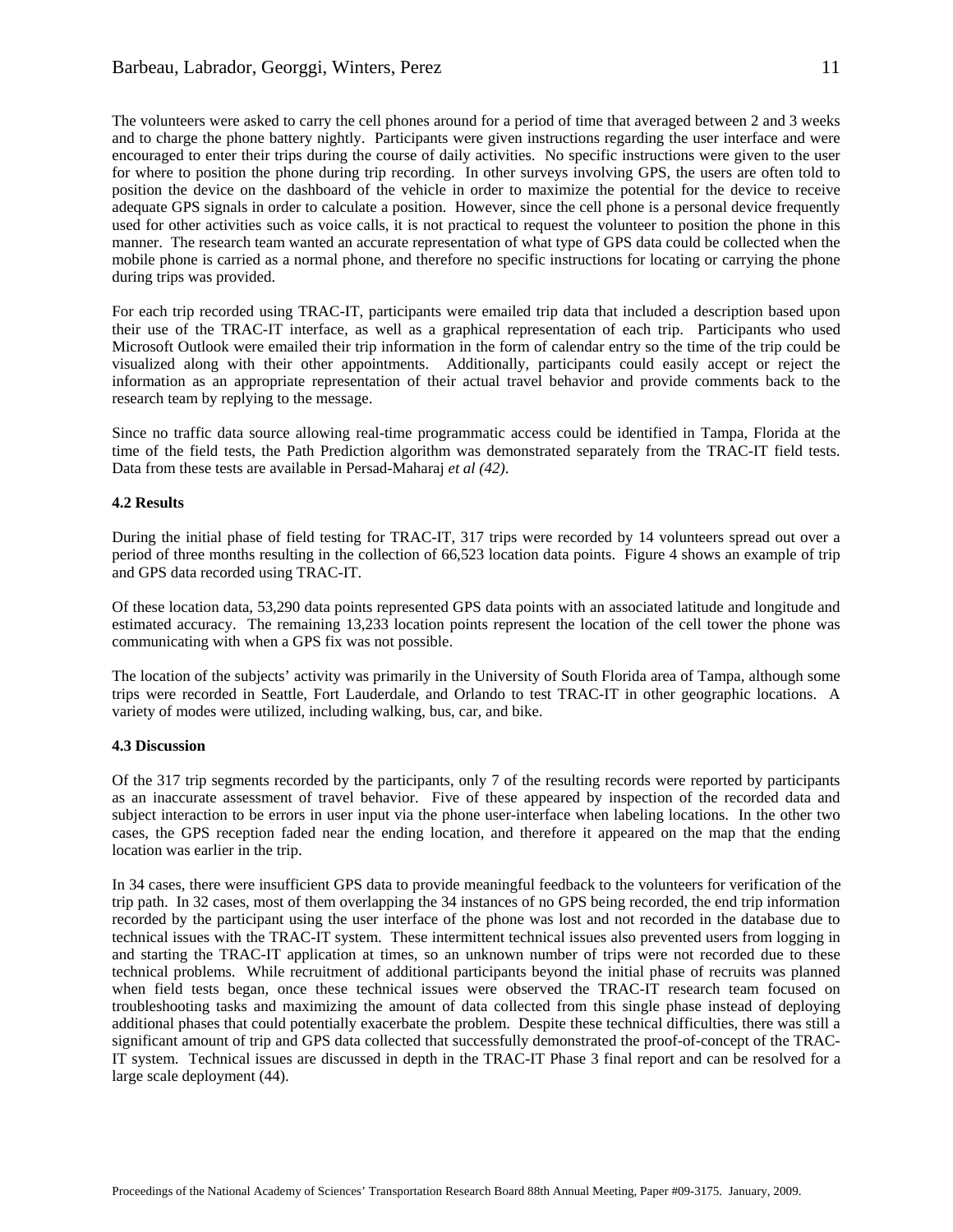Trips made by certain modes seemed to have reoccurring GPS characteristics for different users that reflect the initial observations made during the performance testing of the GPS-enabled mobile phones for estimated accuracy uncertainty. For example, walking trips sometimes have frequent GPS gaps in the path since the phone is usually obstructed by a bag or the user's clothing. However, some walking trips were observed that were a perfect recreation of the users path. Car trips usually had the most accurate portrayal of the user's path. This is likely because the user tends to physically place the phone in the cup holder or other location in a car where it has a clear view of the sky. However, occasional GPS gaps do occur. Bus trips showed characteristics somewhere between car and walking trips depending on the specific bus route and area. A few trips were also recorded using a golf cart by one TRAC-IT participant. The GPS data recorded during these trips seem to have properties somewhere between walking and car trips.

For trips where GPS was not available (i.e., a travel path was not recorded), at least one GPS fix was almost always recorded at the starting and at the ending locations of the user's trip. This may be because the user must hold the cell phone to input information about the start and stop locations of the trip via the user interface and the user will likely keep the phone out in the open (i.e., not in a bag or other concealed location) for at least several seconds during this time. While the phone is out in the open, it is more likely to receive GPS signals and obtain a position fix. This characteristic of TRAC-IT seems to indicate that origin and destination information will be recorded for the vast majority of trips. Origin and destination information could also be extracted from user's manual entry of starting and ending location information. Each time the user visits a location, it is "stamped" with latitude and longitude information if GPS is available at that time. Therefore, for future trips to the same location when GPS may not be available, latitude and longitude information can still be extracted from the database for the location the user indicates via the user interface. This process was possible for several few trips recorded during field testing that lacked any GPS data.

Participants indicated that the biggest challenge they faced was remembering to start a trip via the TRAC-IT user interface. Therefore, the passive recording feature of TRAC-IT should be tested further. In the passive data collection mode, the phone would always be sending location data to the TRAC-IT server unless the user selected to turn this feature off via the TRAC-IT user interface. This feature would not require the user to always remember to start a trip, since it would be recording even if no action was taken by the user. However, passive tracking could negatively impact cell phone performance, including battery life, and has additional privacy issues since the user would have to "opt-out" of having a trip recorded instead of "opting-in." Therefore, further analysis of the State Machine and Critical Point functionality should take place to determine if these "smart" resource management techniques can fully offset any negative impact on cell phone functionality when passive tracking is active. Privacy protections such as the implementation of "sensitive zones" where no tracking is allowed should also be explored.

## **5 CONCLUSIONS**

The use of GPS-enabled mobile phones and an application such as TRAC-IT presents a unique opportunity to collect high-resolution travel behavior data for individuals. These data represent an improvement over traditional OD data, since GPS data accurately represent the path of travel and additional user input can be collected through the survey in the user interface. TRAC-IT uses actual positioning technologies such as GPS, not just aggregated cell signaling data, to yield extremely precise position data within 3-5 meters of the true position for each time point that is captured with a supported frequency of up to one fix per second. The use of handset-initiated GPS requests allows the simultaneous delivery of real-time location-based services, such as those provided by the Path Prediction algorithm, to the user and therefore provides a direct incentive for the user to participate in a survey for an extended amount of time.

Trip and GPS data recorded using TRAC-IT are instantly transferred to a server for analysis by transportation professionals. Additionally, field equipment costs are eliminated since TRAC-IT is a software application that is deployable to any privately owned GPS-enabled mobile phone that supports the popular Java ME platform and the standardized method of accessing location data, JSR179 Location API. As more high-sensitivity GPS chips become available in the mobile phone market in the next year, GPS data collected from mobile phones should be more accurate and should be able to obtain location fixes where present phones cannot.

As of early 2008, only Sprint-Nextel's CDMA and iDEN networks have been opened to mobile application such as TRAC-IT that utilize standardized methods to acquire location data. Currently, this does provide some limitations to the statistical validity of using TRAC-IT to sample the general population's travel behavior. However, it appears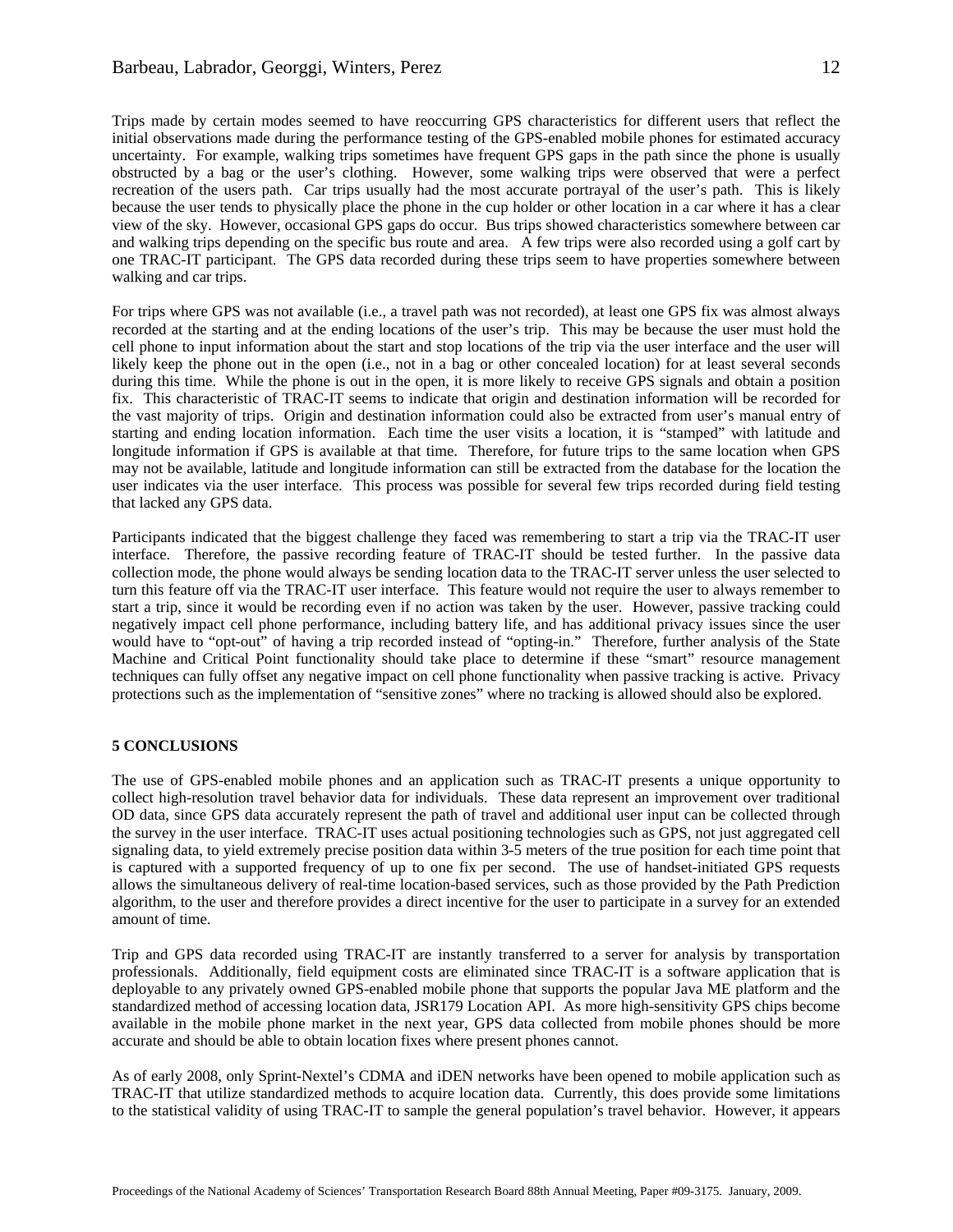as though other wireless providers will be opening up their networks within next few years, which would allow TRAC-IT to be deployed to nearly everyone who ones a mobile device. Since there are more than 262,000,000 U.S. wireless subscribers, this is a significant population to survey. Additionally, the recent FCC auction of the 700MHz spectrum to be used for future commercial services will be held to the condition of "open devices and open applications," thus further opening up wireless carriers to application such as TRAC-IT. Due to the growing number of individuals that own only mobile phones and do not own landlines, TRAC-IT may eventually be accessible by more individuals than traditional land-line based surveys.

Because of the many issues involved in the deployment of a location-aware application such as TRAC-IT, USDOT, along with state DOTs, should engage wireless providers in a single dialog to discuss how a large-scale test of TRAC-IT (i.e., over 200 users) could be realized. As part of this dialog, it should become apparent whether there are any policy-based or logistical issues that would prevent a large-scale deployment of TRAC-IT, including any access restrictions by cellular carriers. If there are no access restrictions or logistical barriers to deployment of TRAC-IT on a wireless provider, testing should be slowly escalated in the number of simultaneous mobile phones to determine whether there are any unforeseen scalability issues with the TRAC-IT system. While the design of the system has scalability in mind, there can be unknowns in the real-world implementation of technology.

Due to the many different mobile phone devices on the market, it is also recommended that DOTs create a process to test and certify specific devices with the TRAC-IT application before TRAC-IT is deployed to that particular device. This is especially important when devices are tested across multiple wireless providers, since significant differences can exist in Java ME implementations across providers. Since GPS hardware in mobile phones have different levels of sensitivity, accuracy testing should also be performed on specific GPS chipsets to determine whether that particular platform would yield data accurate enough for TRAC-IT purposes. Also, since the end-user device is privately owned, testing should ensure that no personal mobile phone functions will be compromised by TRAC-IT. As Java ME for mobile devices continues to mature during the next year, future development and testing for new devices should become easier as Java ME implementations become more consistent.

The unique methodology of TRAC-IT enables departments of transportation to explore new types of incentives in coordination with wireless service providers. For example, DOTs could potentially arrange with the wireless carrier to provide free unlimited data plans during the survey period to any participants willing to install and use TRAC-IT on their phone. Participants then have access to new services on their mobile phone in addition to TRAC-IT, including email, internet browsing, online search, etc. DOTs would benefit from reduced deployment costs through cost reductions in unlimited data plans, and the wireless carrier would benefit both by the DOT paying some cost for unlimited data plans during the survey period and by the participant potentially paying full cost for the plan after the survey period ends.

The concept of path prediction and traffic incident alerts described in this paper could also be used as an incentive by itself. For example, if participants use the TRAC-IT application to record their behavior, then they would automatically receive free, personalized traffic alerts based on their own travel behavior as well as their real-time location. This service could be valuable enough to mobile phone users that they overcome any reservations regarding privacy and would be willing to allow their travel behavior to be tracked.

## **5 ACKNOWLEDGEMENTS**

The authors would like to acknowledge the work of David Aguilar, Paola Gonzalez, Narin Persad-Maharaj, Samuel Rivera, Jeremy Weinstein, Tiffany Burrell, Dmitry Belov, Alfredo Perez, Diana Arteaga, Milena Sarmiento, and Josh Kuhn at the University of South Florida for performing various programming tasks on the TRAC-IT system. TRAC-IT was funded by the U.S. Department of Transportation and Florida Department of Transportation through the National Center for Transit Research at the Center for Urban Transportation Research, University of South Florida. There are patent pending on TRAC-IT and various system components by USF 2008.

## **6 REFERENCES**

(1) Winters, P., N. Georggi, and S. Barbeau (2005), *"*Traveling Smart: Increasing Transit Ridership through Automated Collection (TRAC) of Individual Travel Behavior Data and Personalized Feedback." National Center for Transit Research, Center for Urban Transportation Research, University of South Florida. Florida Department of Transportation. http://www.nctr.usf.edu/pdf/576-16.pdf, accessed February 11, 2008.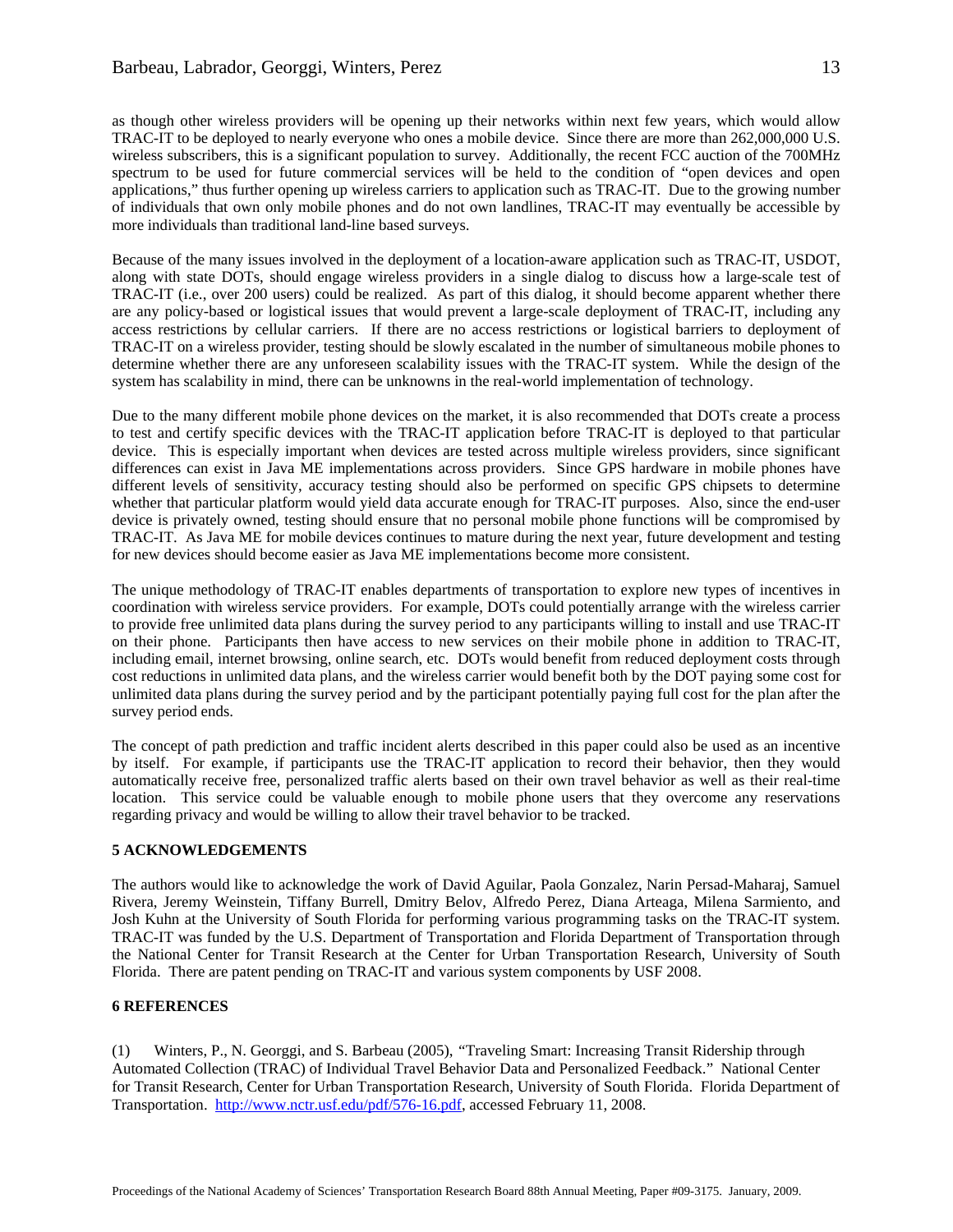(2) "FCC E911 – Wireless Services" Official Website at http://www.fcc.gov/911/enhanced/, accessed February 11, 2008.

(3) K. Ridley (2007) "Global Mobile Phone Use to Hit Record 3.25 Billion," Reuters. © Reuters 2007. Available online at http://www.reuters.com/article/email/idUSL2712199720070627.

(4) Wunnava, Yen, Babij, Zavaleta, Romero, and Archilla (2007), "Travel Time Estimation Using Cell Phones (TTECP) for Highways and Roadways," Final Report for Florida Department of Transportation.

(5) Guin, Bachman, and Demidovich (2007), "Strategies for Evaluating the Usefulness of Cellular Probe Traffic Data in Representing Aggregate Traffic Conditions on Freeways," Final Report for the Georgia Department of Transportation, 2007.

(6) Liu, Danczyk, Brewer, and Starr (2008), "Evaluation of Cell Phone Traffic Data in Minnesota," Transportation Research Board 2008 Annual Meeting (CD-ROM), Washington, D.C.

(7) Witte and Wilson (2004), "Accuracy of non-differential GPS for the determination of speed over ground," *Journal of Biomechanics*, 37(12):1891-8.

(8) E. Murakami and D. P. Wagner (1999), "Can using global positioning system (GPS) improve trip reporting?" *Transportation Research Part C: Emerging Technologies,* Volume 7, Issues 2-3, p. 149-165. © 1999 Elsevier Science Ltd.

(9) van Diggelen, F., "Indoor GPS Theory & Implementation," IEEE Position, Location & Navigation Symposium, 2003. http://ieeexplore.ieee.org/xpl/freeabs\_all.jsp?arnumber=998914, accessed February 11, 2008.

(10) Sun Microsystems, Inc. "Java Specification Request (JSR) 179: Location API for J2ME™," http://jcp.org/en/jsr/detail?id=179, © Sun Microsystems, Inc. 2007.

(11) Sun Microsystems, Inc. "Java Specification Request (JSR) 293: Location API 2.0," http://jcp.org/en/jsr/detail?id=293, © Sun Microsystems, Inc 2007.

(12) S.J. Barbeau, M.A. Labrador, P.L. Winters, R. Pérez, N.L. Georggi (2008), "Location API 2.0 for J2ME – A New Standard in Location for Java-enabled Mobile Phones," Computer Communications. Future online address doi:10.1016/j.comcom.2008.01.045.

(13) Open Mobile Alliance (OMA) Location Working Group. "TS 101 - Mobile Location Protocol Specification – Version 3.0.0," http://www.openmobilealliance.org/tech/affiliates/lif/lifindex.html, © 2007 Open Mobile Alliance Ltd.

(14) The Parlay Group. "Parlay/OSA Specifications," http://www.parlay.org/en/specifications/, © Parlay 2007.

(15) Sun Microsystems, Inc. "JSR118: Mobile Information Device Profile 2.0," http://jcp.org/en/jsr/detail?id=118.

(16) Information Sciences Institute (1981) "Request for Comments (RFC) 793 – Transmission Control Protocol DARPA Internet Program Protocol Specification," Information Sciences Institute.

(17) Postel, J. (1980) "Request for Comments (RFC) 768 – The User Datagram Protocol."

(18) Sun Microsystems, Inc. "JSR172: J2ME Web Services Specification," http://jcp.org/en/jsr/detail?id=172, accessed February 11, 2008

(19) Abraham, Charles and van Diggelen, Frank (2001) "Indoor GPS: The No-Chip Challenge," GPS World, September 1, 2001.

(20) Sun Microsystems, Inc. "JSR271: Mobile Information Device Profile 3," http://jcp.org/en/jsr/detail?id=271, © 1995-2008 Sun Microsystems, Inc.

(21) Sun Microsystems, Inc. "GlassFish – Open Source Application Server," https://glassfish.dev.java.net/, © 1995-2007 Sun Microsystems, Inc., accessed February 11, 2008.

(22) JBoss. "JBoss Application Server," http://labs.jboss.com/jbossas/, © Red Hat Middleware, LLC., accessed February 11, 2008.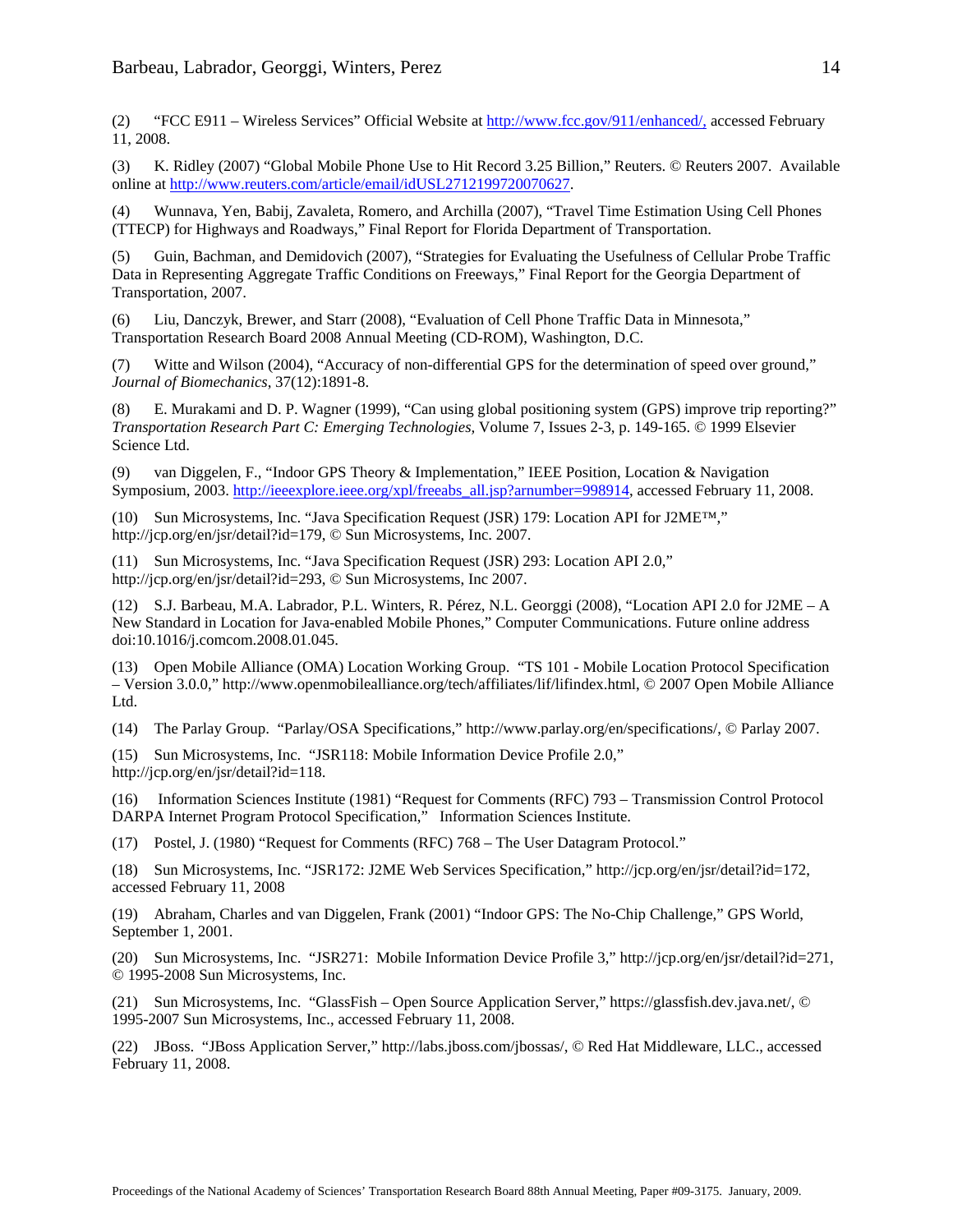(23) Sun Microsystems, Inc. "Sun Java System Application Server – Downloads," http://developers.sun.com/appserver/downloads/index.jsp, © 1994-2008 Sun Microsystems, Inc., accessed February 11, 2008.

(24) BEA Systems, Inc. "BEA WebLogic Server 10,"

http://www.bea.com/framework.jsp?CNT=index.htm&FP=/content/products/weblogic/server/, © 2008 BEA Systems, Inc., accessed February 11, 2008.

(25) IBM. "WebSphere Application Server," http://www-

306.ibm.com/software/webservers/appserv/was/index.html?S\_TACT=103BGW01&S\_CMP=campaign, © IBM Corporation 1994, 2007, accessed February 11, 2008.

(26) Sun Microsystems, Inc. "Java Platform, Enterprise Edition 5 (Java EE 5)," © 1994-2008 Sun Microsystems, Inc., accessed February 11, 2008.

(27) Sun Microsystems, Inc. "JSR 139 – Connected Limited Device Configuration," http://java.sun.com/javame/reference/apis/jsr139/, © 2006 Sun Microsystem, Inc.

(28) Barbeau, Labrador, Winters, Perez and Georggi (2006) "A General Architecture in Support of Interactive, Multimedia, Location-based Mobile Applications", IEEE Communications Magazine, Vol. 44, No. 11, pp. 156-163.

(29) Sun Microsystems, Inc. "JSR 218 – Connected Device Configuration," http://java.sun.com/javame/reference/apis/jsr218/, © 2006 Sun Microsystem, Inc.

(30) Sun Microsystems, Inc. "Next Generation Crypto," http://research.sun.com/projects/crypto/, accessed February 11, 2008. © 1994-2008 Sun Microsystems, Inc.

(31) Gonzalez, P., Weinstein, J., Barbeau, S., Labrador, M., Winters, P., Georggi, N., Perez, R. (2008), "Automating Mode Detection Using Neural Networks and Assisted GPS Data Collected Using GPS-enabled Mobile Phones," 15th World Congress on Intelligent Transportation Systems, New York, New York, November 16-20, 2008.

(32) Wolf, J., R. Guensler and W. Bachman (2001), "Elimination of the Travel Diary: An Experiment to Derive Trip Purpose from GPS Travel Data," Transportation Research Record 1768, p. 125-134. Transportation Research Board.

(33) Wolf, J. (2004), "Applications of New Technologies in Travel Surveys," International Conference on Transport Survey Quality and Innovation, Costa Rica, August 2004.

(34) Draijer, G., Kalfs, N., and Perdok, J. "GPS as a Data Collection Method for Travel Research," Transportation Research Record, 1719, 147-153.

(35) Casas, Jesse and Carlos Arce; NuStats International (1999) "Trip Reporting in Household Travel Diaries: A Comparison to GPS-Collected Data," 78th Annual Meeting of the Transportation Research Board, Washington, D.C., January 1999.

(36) David P. Aguilar, Sean J. Barbeau, Miguel A. Labrador, Alfredo Perez, Rafael A. Perez, and Philip L. Winters (2007), "Quantifying the Position Accuracy of Real-time Multi-Modal Transportation Behavior Data Collected using GPS-Enabled Mobile Phones", Transportation Research Record: Journal of the Transportation Research Board, No. 1992, pp. 54-60.

(37) CTIA – The Wireless Association. http://www.ctia.org/, accessed February 11, 2008.

(38) Fram, Alan (2007), "Trend sees cell phone only use growing," USA Today. © 2007 The Associated Press.

(39) Sean J. Barbeau, Miguel A. Labrador, Alfredo Perez, Philip Winters, Nevine Georggi, David Aguilar, Rafael Perez. "Dynamic Management of Real-Time Location Data on GPS-enabled Mobile Phones," UBICOMM 2008 – The Second International Conference on Mobile Ubiquitous Computing, Systems, Services, and Technologies, Valencia, Spain, September 29 – October 4, 2008.

(40) Murakami, E., Wagner, D. P., Neumeister, D. M. (1997) "Using Global Positioning Systems and Personal Digital Assistants for Personal Travel Surveys in the United States," International Conference on Transport Survey Quality and Innovation, Grainau, Germany. http://gulliver.trb.org/publications/circulars/ec008/session\_b.pdf, July 2004.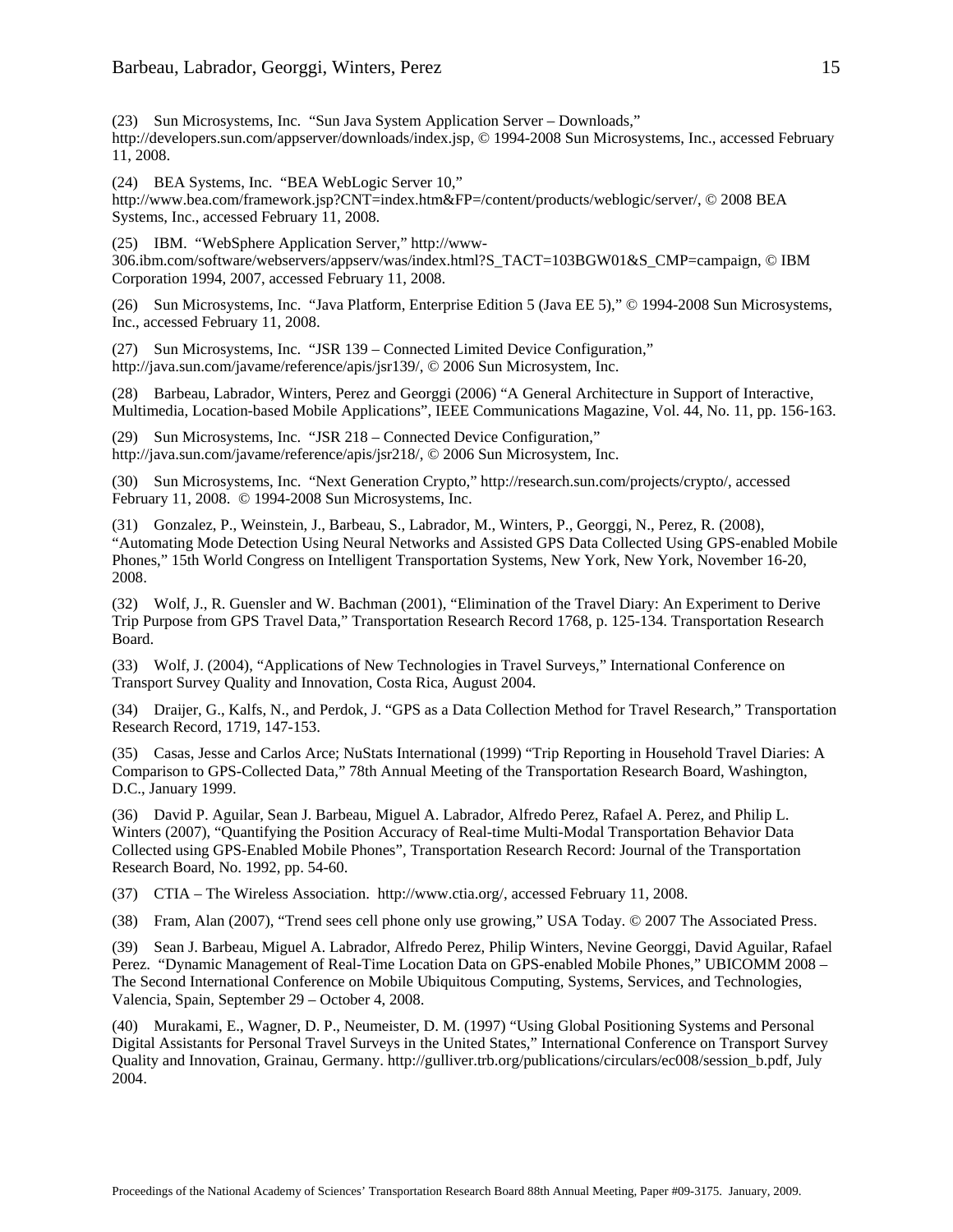(41) Sean J. Barbeau, Miguel A. Labrador, Philip L. Winters, Rafael Perez, Nevine Labib Georggi. "Trac-It - A 'Smart' User Interface For A Real-Time, Location-Aware, Multimodal Transportation Survey," 15th World Congress on Intelligent Transportation Systems, New York, New York, November 16-20, 2008.

(42) Narin Persad-Maharaj, Sean J. Barbeau, Miguel A. Labrador, Philip L. Winters, Rafael Perez, Nevine Labib Georggi. "Real-time Travel Path Prediction using GPS-enabled Mobile Phones," 15th World Congress on Intelligent Transportation Systems, New York, New York, November 16-20, 2008.

(43) R. T. Fielding (2000), "Architectural Styles and the Design of Network-based Software Architectures," Ph.D. Dissertation, © Roy Thomas Fielding, 2000, University of California, Irvine, retrieved on May 28, 2008, URL: http://www.ics.uci.edu/~fielding/pubs/dissertation/top.htm

(44) Winters, Philip, Barbeau, Sean, and Georggi, Nevine , (2008). "Smart Phone Applications to Influence Travel Behavior (TRAC-IT Phase 3)". National Center for Transit Research, University of South Florida. Florida Department of Transportation. http://www.nctr.usf.edu/pdf/77709.pdf (accessed June 26, 2008).

(45) O'Fallon, Carolyn, and Charles Sullivan. Personalized Marketing – Improving Evaluation. 26th Australasian Transport Research Forum. Wellington, New Zealand. 1-3 October 2003.

(46) Richardson, A.J., Ampt, E.S. and Meyburg, A.H.. Survey Methods for Transport Planning. Eucalpytus Press. Melbourne, 1995

(47) Cleland, F. and Philip L. Winters. "Reducing Vehicle Trips And Vehicle Miles Of Travel Through Customized Travel Options," Center for Urban Transportation Research. University of South Florida. Tampa, Florida, 1999

(48) Shrank, David and Timothy Lomax. "The 2007 Urban Mobility Report". Texas Transportation Institute. The Texas A&M University System. College Station, Texas. September 2007.

(49) Department for Transport. "Making Personal Travel Planning Work: Research Report". London. 2007

(50) Brög, Werner, Erhard Erl and Nicola Mense. "Individualised Marketing Changing Travel Behaviour for a better Environment" Paper presented at the OECD Workshop: Environmentally Sustainable Transport. Socialdata. Berlin, 05./06.12 2002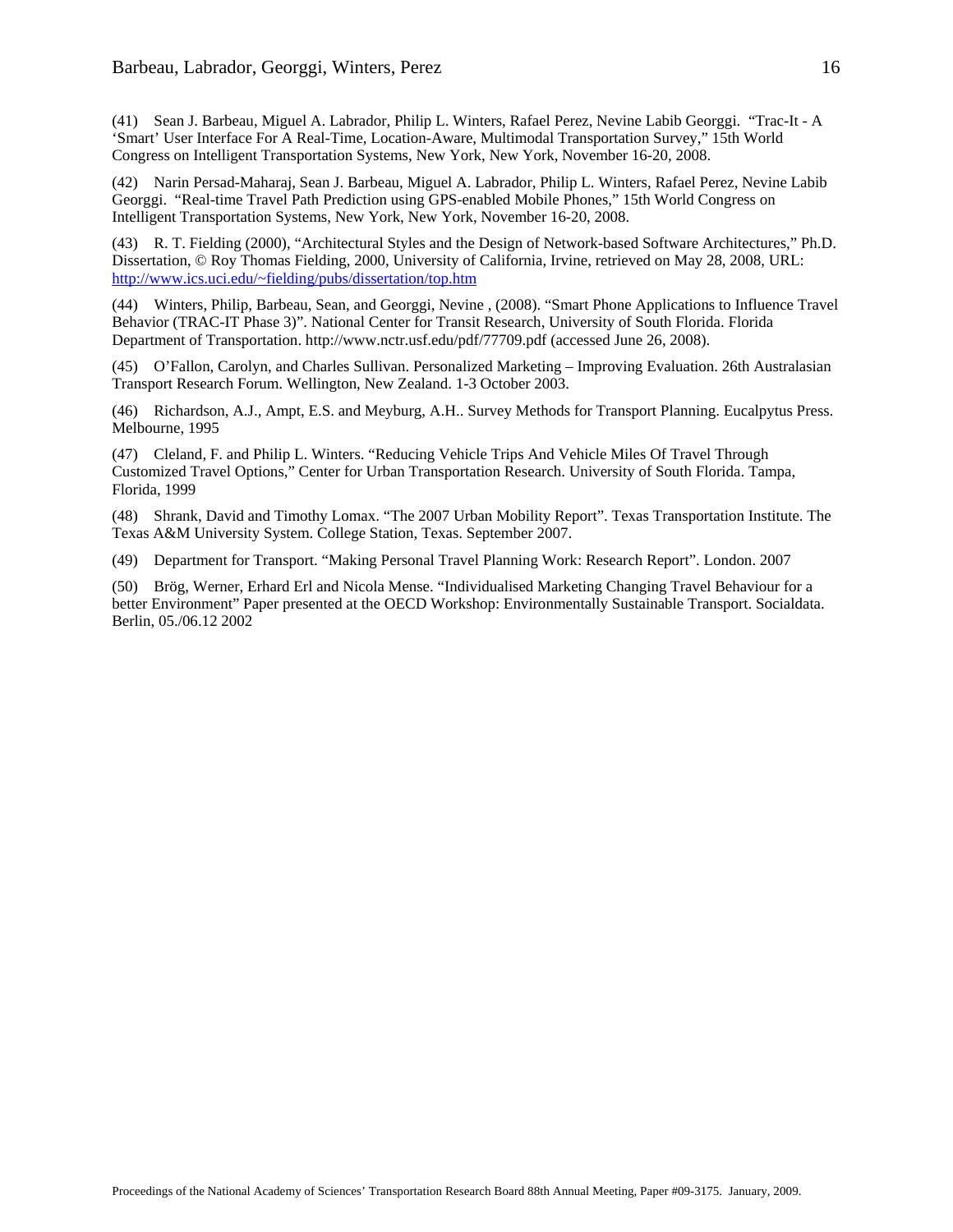# **LIST OF TABLES AND FIGURES (in order of appearance in text)**

**FIGURE 1 – TRAC-IT Software Architecture.** 

**FIGURE 2 - TRAC-IT User Interface Diagram for Active Survey Data Collection.** 

**FIGURE 3 – Communication Protocol Between Mobile Device and Server in TRAC-IT Distributed Software Architecture.** 

**FIGURE 4 - Sample GPS Data Collected using TRAC-IT System.**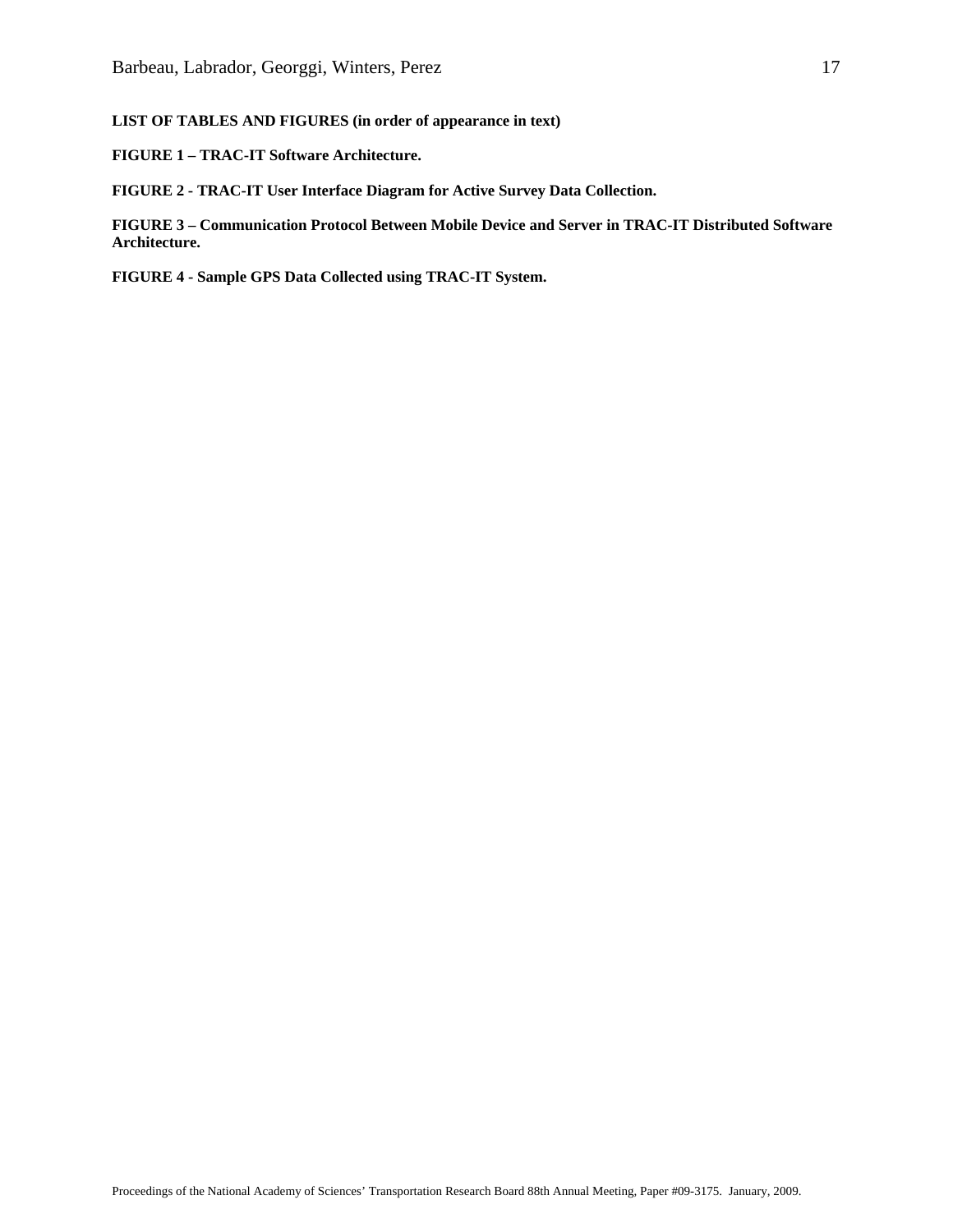

**FIGURE 1 – TRAC-IT Software Architecture.**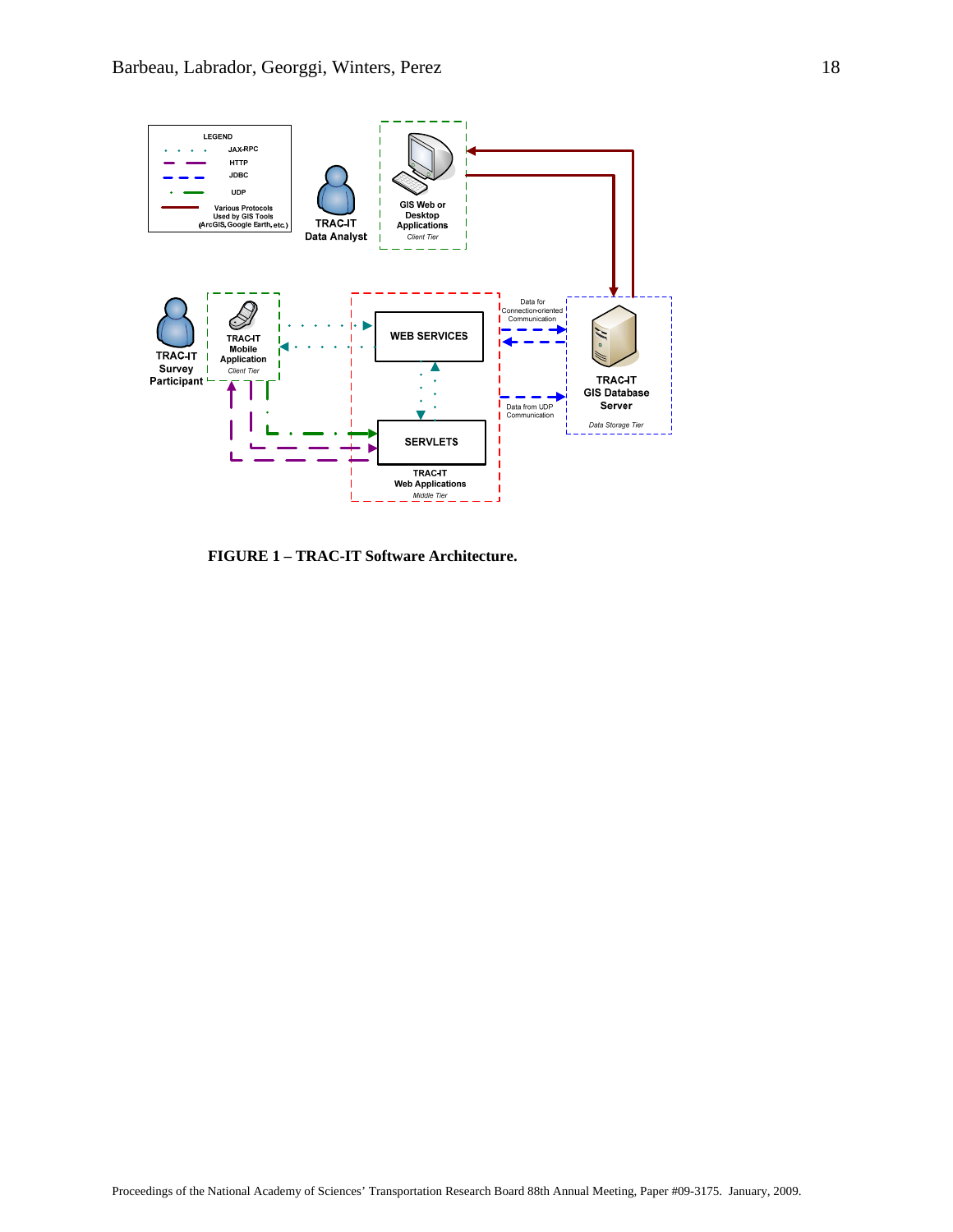

**FIGURE 2 – TRAC-IT User Interface Diagram for Active Survey Data Collection.**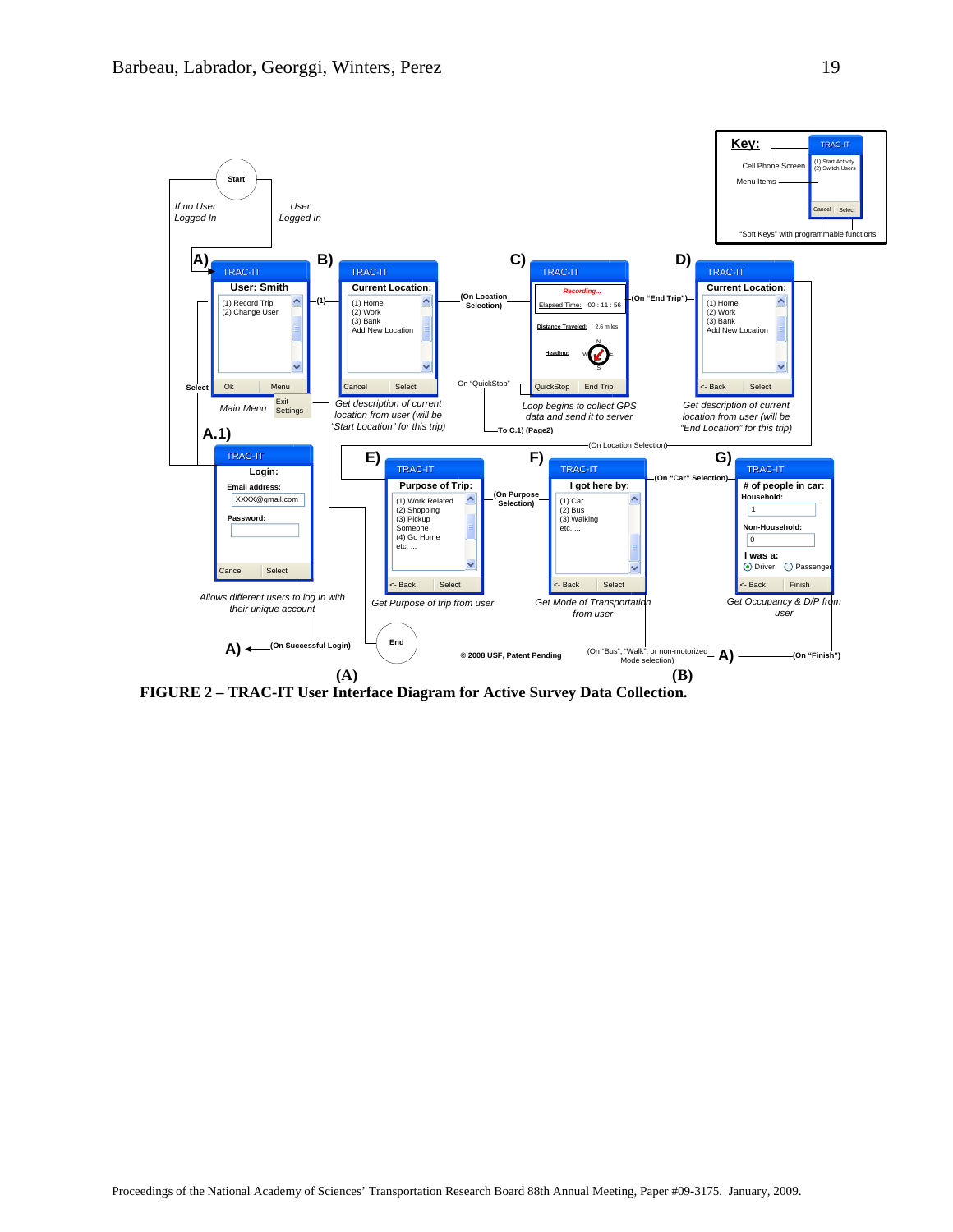

**FIGURE 3 – Protocol for Remote Procedure Calls used in TRAC-IT Distributed Software Architecture.**